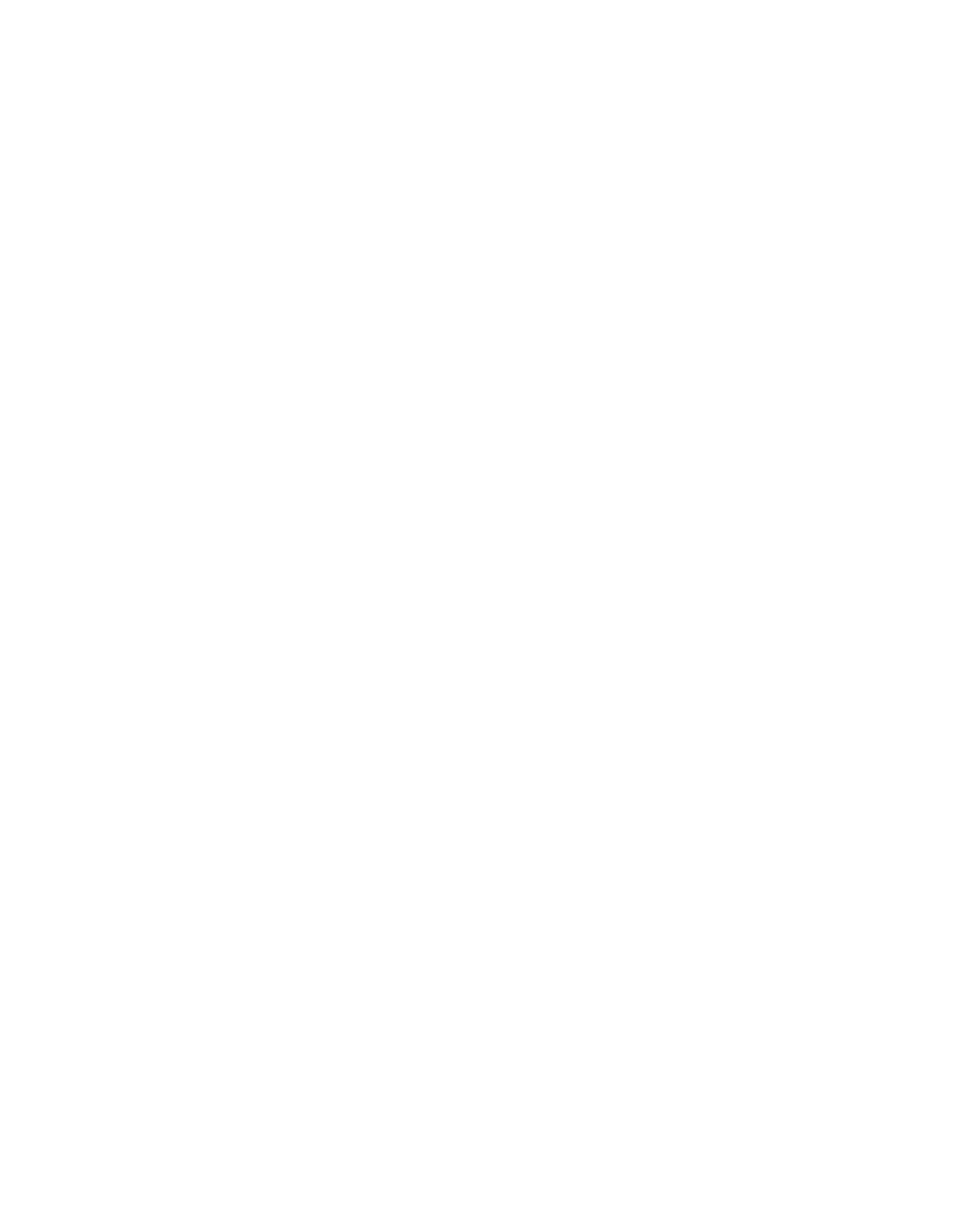# **Table of Contents**

| Summary of Implementation of SAO Recommendations to the Legislature 1              |  |  |  |  |
|------------------------------------------------------------------------------------|--|--|--|--|
|                                                                                    |  |  |  |  |
|                                                                                    |  |  |  |  |
|                                                                                    |  |  |  |  |
|                                                                                    |  |  |  |  |
|                                                                                    |  |  |  |  |
| Use of Impact Fees in Federal Way, Olympia, Maple Valley, Redmond, and Vancouver11 |  |  |  |  |
|                                                                                    |  |  |  |  |
|                                                                                    |  |  |  |  |
|                                                                                    |  |  |  |  |
| Washington State Department of Transportation (WSDOT) Washington State Ferries     |  |  |  |  |
|                                                                                    |  |  |  |  |
| Washington State Department of Transportation (WSDOT): Managing and Reducing       |  |  |  |  |
| Washington State Department of Transportation (WSDOT): Administration and          |  |  |  |  |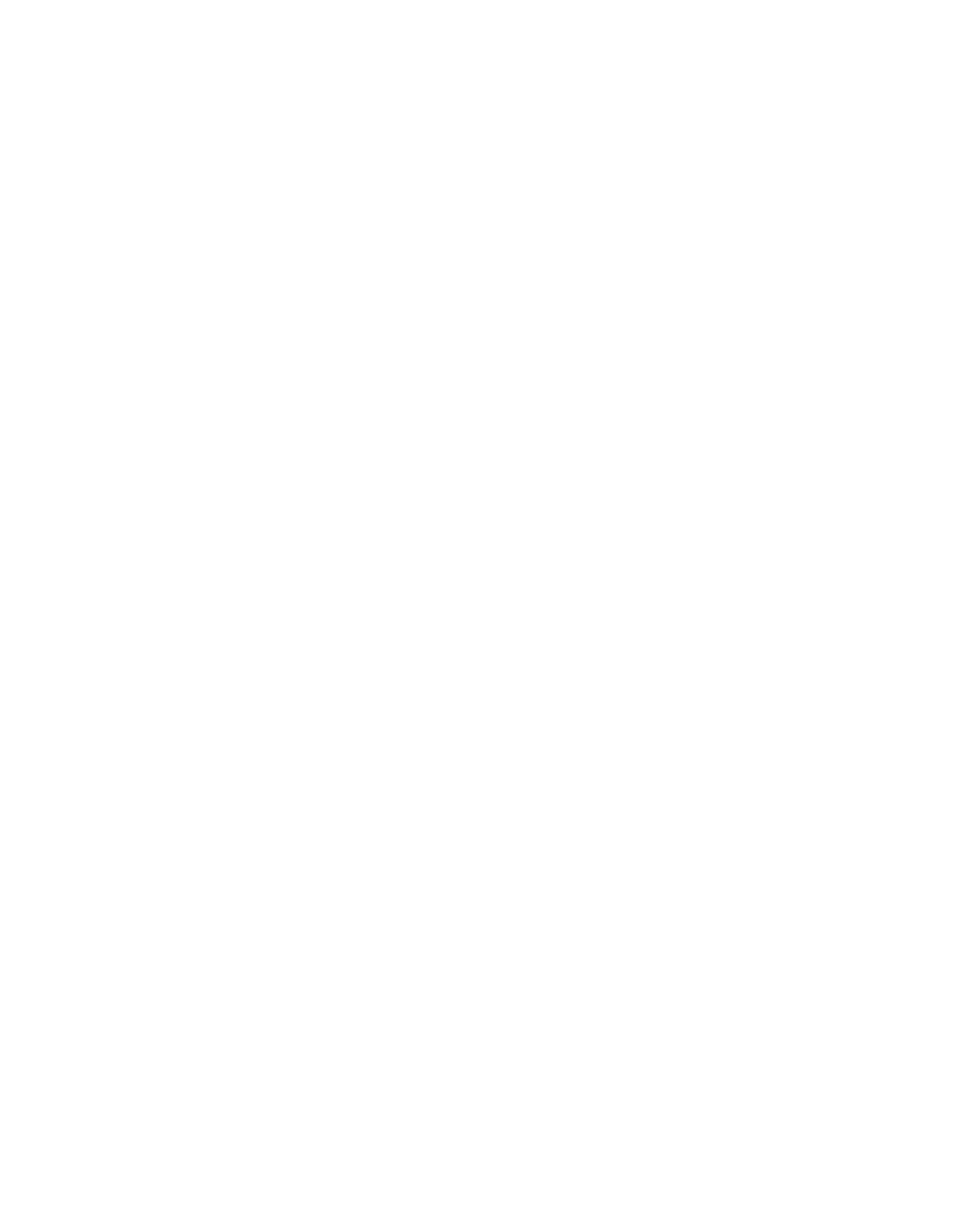## **Initiative 900 Requires JLARC Report**

In November 2005, the people of the State of Washington approved Initiative 900. The initiative directs the State Auditor's Office (SAO) to conduct performance audits of state and local government agencies.

The initiative also includes the following direction with regard to performance audits of state government: "An annual report will be submitted by the Joint Legislative Audit and Review Committee by July 1<sup>st</sup> of each year detailing the status of the legislative implementation of the State Auditor's recommendations." This report represents JLARC's compliance with this requirement for 2009.

## **Five New SAO Performance Audits with Recommendations to the Legislature Available for Legislative Consideration in the 2009 Legislative Session**

This is the third annual report that JLARC has released on the status of recommendations to the Legislature made by the State Auditor's performance audits. $^{\rm l}$  From May 2008, the State Auditor released five new audit reports with specific recommendations to the Legislature which were available for the Legislature's consideration during the 2009 Legislative Session. The State Auditor issued an additional report during that period which did not include any specific recommendations to the Legislature.

This JLARC report provides information on the implementation status of the specific recommendations to the Legislature in those five new audits. In addition, the report includes updated information on the status of unresolved recommendations to the Legislature discussed in JLARC's previous annual reports on this topic.

## <span id="page-4-0"></span>**Summary of Implementation of SAO Recommendations to the Legislature**

Table 1 summarizes implementation of the recommendations to the Legislature in the five SAO performance audits containing such recommendations. This reflects the Legislature's actions through the 2009 Legislative Session. The table uses the following reporting categories:

- **Implemented – Adopted As Presented** Legislative action implementing an SAO recommendation in the manner that it was presented in the audit;
- **Implemented – Addressed with Different Approach** Legislative action where the Legislature addressed the issue raised in the recommendation, but via a different approach;
- **Legislature Made Different Policy Choice** Legislative action where the Legislature was aware of the recommendation and made a different policy choice than what the SAO recommended;

 $\overline{a}$ 

<span id="page-4-1"></span> $<sup>1</sup>$  Many of the recommendations in the SAO performance audits are directed to state or local government agencies rather</sup> than to the Legislature. This report does not provide information on implementation of those recommendations. For local governments, Initiative 900 directs that "an annual report will be submitted by the legislative body by July 1<sup>st</sup> of each year detailing the status of the legislative implementation of the State Auditor's recommendations."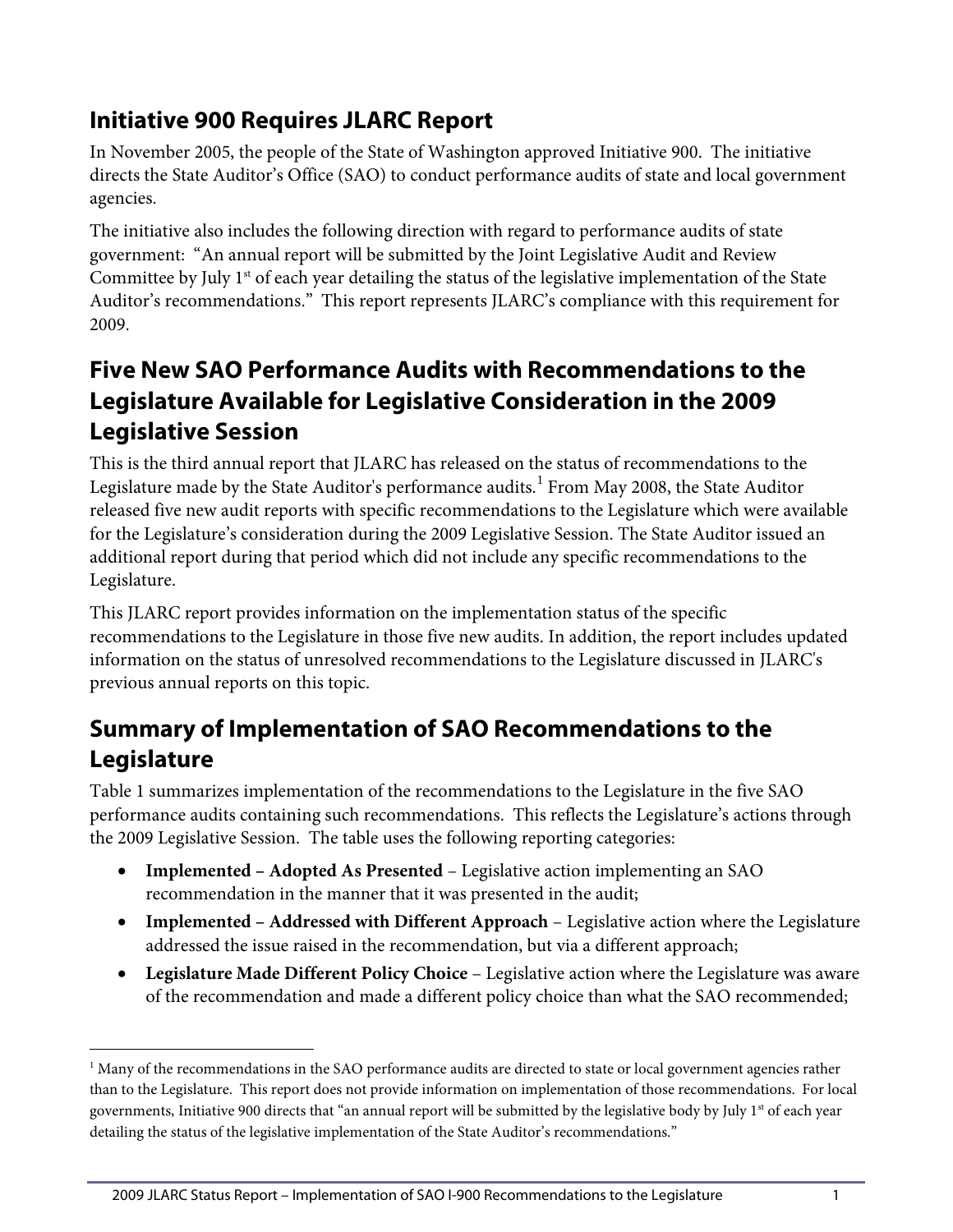- **Bills Introduced on Topic But Not Adopted** Situation where individual legislators introduced bills on the topic covered in the recommendation, but the Legislature did not adopt the recommendation;
- **Other Circumstances** This category denotes recommendations where other relevant circumstances apply. For example, one recommendation in this category directs the Legislature to change an agency's administrative rule, which is not within the Legislature's purview. There are also three instances where the auditees point out that the Legislature has already addressed the action that the audit recommends; and
- **No Information** No related information was available about formal action by the Legislature.

| <b>Current Implementation</b><br><b>Status</b> | 2008<br><b>Recommendations</b> | 2007<br><b>Recommendations</b> | <b>Total</b><br><b>Recommendations</b> |
|------------------------------------------------|--------------------------------|--------------------------------|----------------------------------------|
| Implemented:                                   |                                |                                |                                        |
| - Adopted as Presented                         | 3                              | 6                              | 9                                      |
| - Addressed with Different<br>Approach         |                                | 6                              | 6                                      |
| Legislature Made Different<br>Policy Choice    |                                | 3                              | 3                                      |
| Bills Introduced on Topic But<br>Not Adopted   |                                | 2                              | 2                                      |
| <b>Other Circumstances</b>                     | $\overline{2}$                 | 7                              | 9                                      |
| No Information                                 | 3                              | 3                              | 6                                      |
| Total                                          | 8                              | 27                             | 35                                     |

Table 1 – Implementation of SAO I-900 Recommendations to the Legislature: Status Following the 2009 Legislative Session

During the 2008 interim and the 2009 Legislative Session, the Legislature also held numerous public hearings and work sessions on the SAO performance audits themselves or on the subject matter covered in the SAO performance audits. Table 2 summarizes this legislative activity.

> Table 2 – Legislative Meeting Activity Directly or Indirectly Related to the Newly Issued SAO Performance Audits\*

| <b>Legislative Committee Meetings</b>                                                             | <b>Number of Meetings</b> |
|---------------------------------------------------------------------------------------------------|---------------------------|
| Legislative public hearings or work sessions<br>specifically on an SAO performance audit          |                           |
| Legislative public hearings or work sessions on the<br>topic reviewed in an SAO performance audit |                           |
| Total                                                                                             | 10                        |

\*May 2008 through June 2009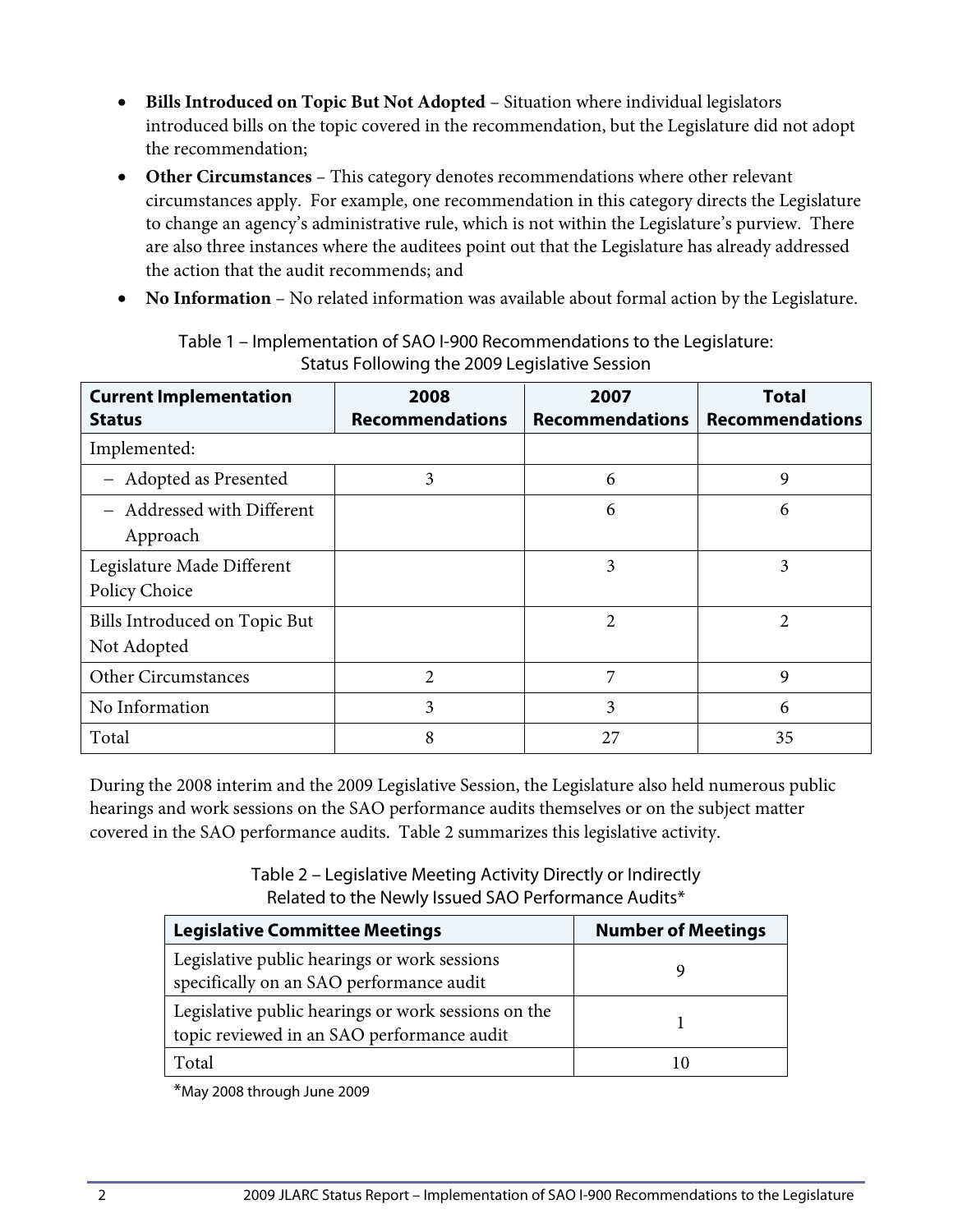## <span id="page-6-0"></span>**Detail on Specific SAO Recommendations to the Legislature**

What follows are details on the specific recommendations to the Legislature in the five newly issued SAO performance audits available for the Legislature's consideration in the 2009 Legislative Session. It also includes an update on the status of recommendations to the Legislature in previously issued SAO performance audits that had not been resolved at the time of our last report on this topic. For each of these performance audits, this JLARC report provides:

- A brief summary of the subject of the performance audit;
- The text of each recommendation to the Legislature;
- The current implementation status for each recommendation;
- Identification of related legislation; and
- Where appropriate, a comment section to provide additional explanation/context about the Legislature's actions or the categorization of implementation status.

Each section ends with reporting on additional legislative activity such as public hearings, work sessions, and related budget activity. The audit reports are grouped by year and listed in the order in which the State Auditor released them.

Initiative 900 also states that "justification must be provided for recommendations not implemented." Since no individual or entity can singularly speak to the reason for legislative action or inaction, JLARC's auditors could not identify sufficient and appropriate evidence to make definitive conclusions about why recommendations have not been implemented to date. However, the information provided in the comment sections does, in some cases, provide a context for the Legislature's actions.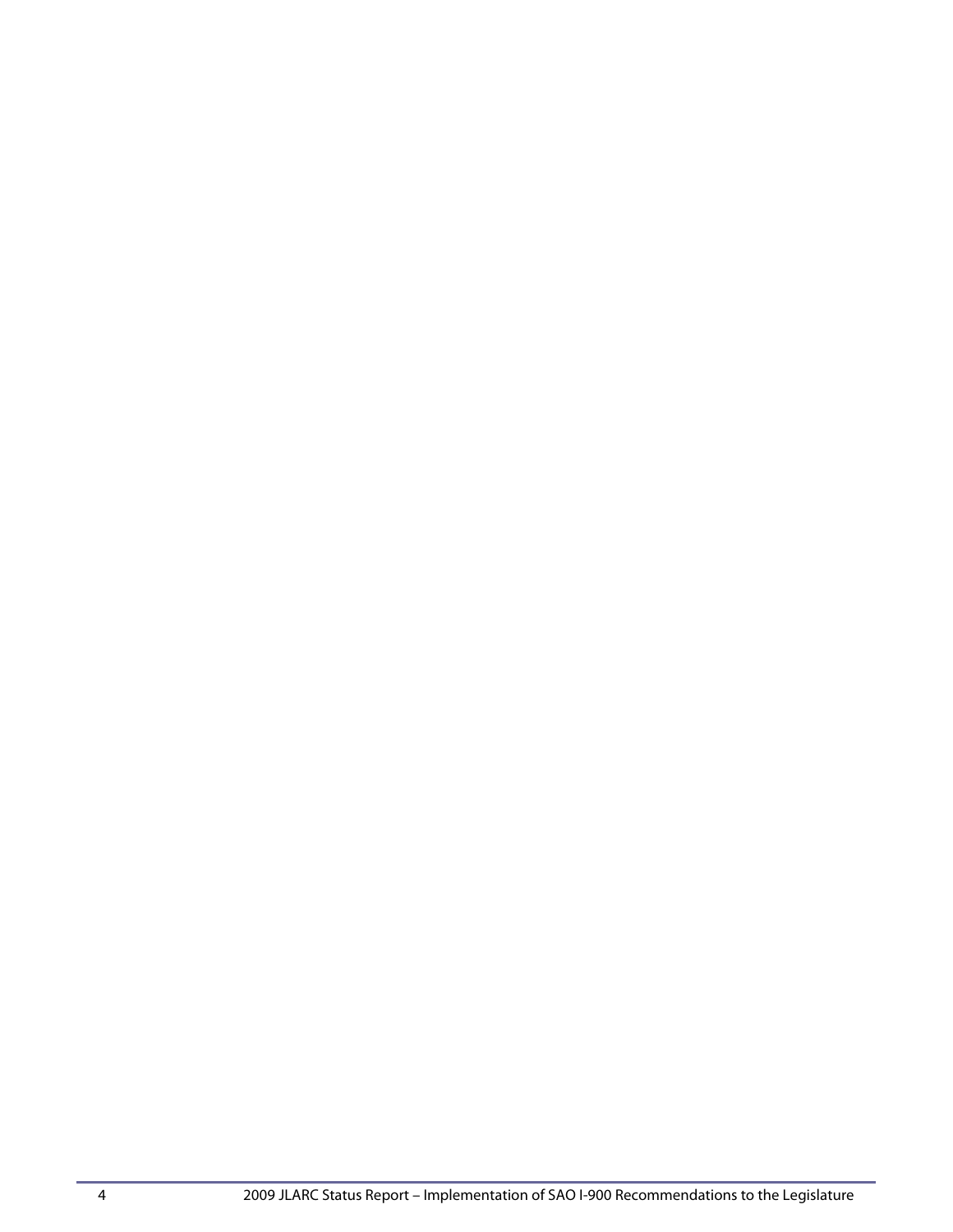## <span id="page-8-0"></span>**Newly Issued 2008 Recommendations**

## **Open Public Records Practices at 30 Government Entities Released May 19, 2008**

## <span id="page-8-1"></span>*About the audit:*

This audit was designed to answer the following question: How effective were 10 selected cities, 10 selected counties, and 10 selected state agencies at responding to 10 public record requests in a prompt and cooperative manner? An overarching recommendation from the audit includes one directive to the Legislature.

## **SAO Recommendation to the Legislature:**

The Legislature should provide funding to the Attorney General's Office to establish and maintain a public records training curriculum.

#### **Implementation status:**

- Adopted as presented Addressed with different approach
- Made different policy choice
- Bills introduced on topic but not adopted
- Other circumstances No information

#### **2009 Related Legislation:**

| Bill #                  | Bill              | <b>Out of Policy</b> | Out of House | <b>Passed</b> | <b>Signed by</b> |
|-------------------------|-------------------|----------------------|--------------|---------------|------------------|
|                         | <b>Introduced</b> | Committee            | of Origin    | Legislature   | Governor         |
| No related legislation. |                   |                      |              |               |                  |

#### **Comments:**

In 2005, the state's Attorney General established the position of Open Government Ombudsman within the Attorney General's Office. The Ombudsman assists the public and state and local agencies with opengovernment questions, training, policy, and litigation. Training is primarily the dutyof agencies subject to the Public Records Act.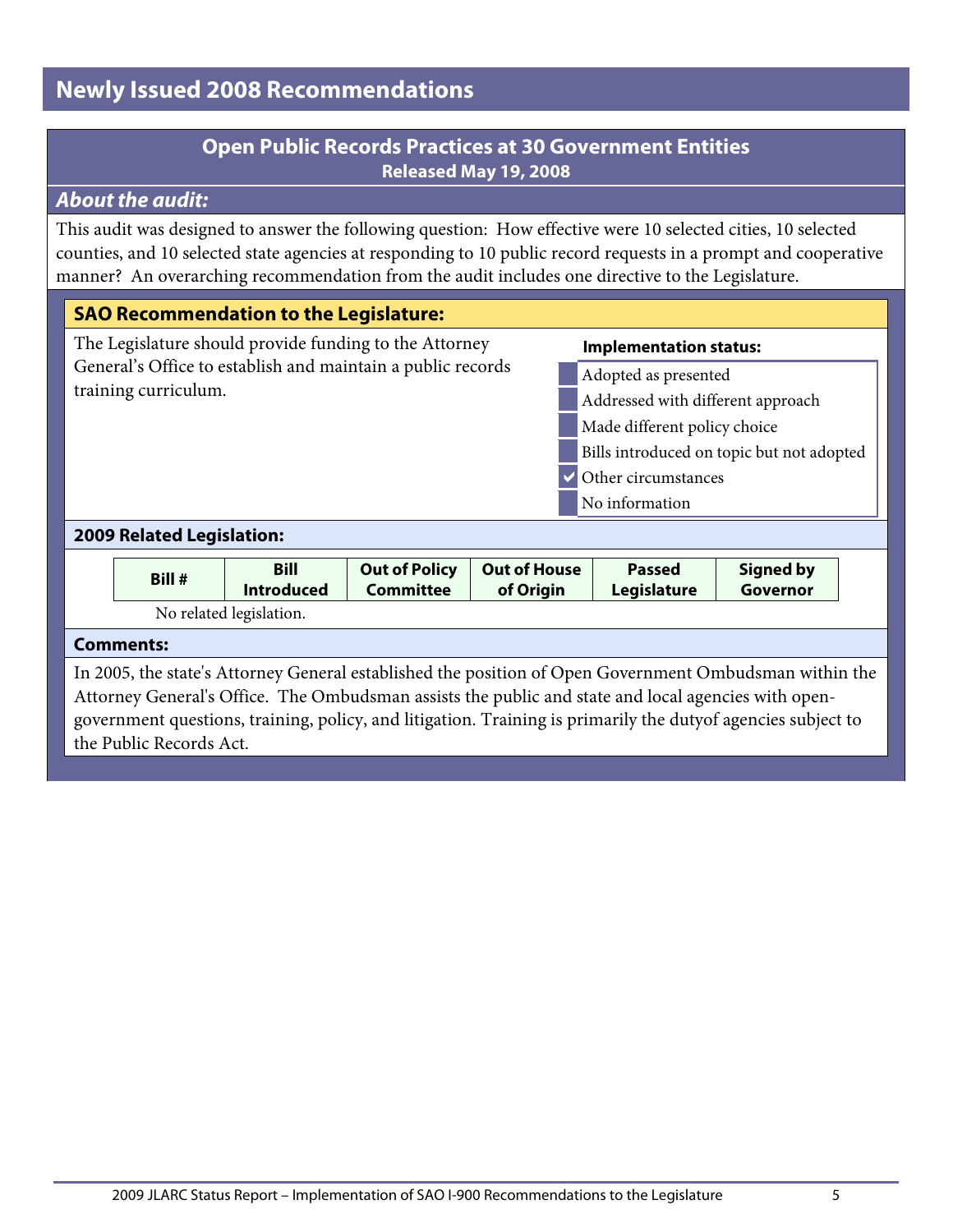## **Open Public Records Practices at 30 Government Entities Released May 19, 2008**

#### **Additional 2009 Legislative Action:**

- JLARC held an I-900 public hearing on 6/18/08.
- HB 1017 and SB 5339, which were not enacted, would have created a committee to study and report on the feasibility of creating a board with Public Records Act and Open Public Meetings Act responsibilities. Both bills included the provision of public training on the Public Records Act and the Open Public Meetings Act to the duties of such a board.
- $\triangleright$  HB 1784, which was not enacted, would have expanded the powers of the Public Disclosure Commission to include the enforcement of the Open Public Meetings Act and the Public Records Act.
- $\triangleright$  SB 5293, which was not enacted, would have authorized a person who believes that a public agency is not entitled to claim an exemption to a request for a public record to seek review by the Superior Court.
- $\triangleright$  SB 6101, which was not enacted, would have established the Division of Archives and Records Management in the Office of the Secretary of State to ensure the proper management and safeguarding of public records. The bill would also have created the State Records Committee and the Local Records Committee with the responsibility to oversee records retention for state and local agencies, respectively. Each department or other agency of the state government would have been required to designate a records officer to supervise its records management and retention program under the Public Records Act. The Chief Clerk of the House of Representatives and the Secretary of the Senate would have been charged with overseeing legislative public records.
- $\triangleright$  SB 6104, which was enacted, requires that public records be available for inspection and copying at least 30 hours per week. Agencies and offices must post customary business hours on their websites and otherwise make their business hours known to the public.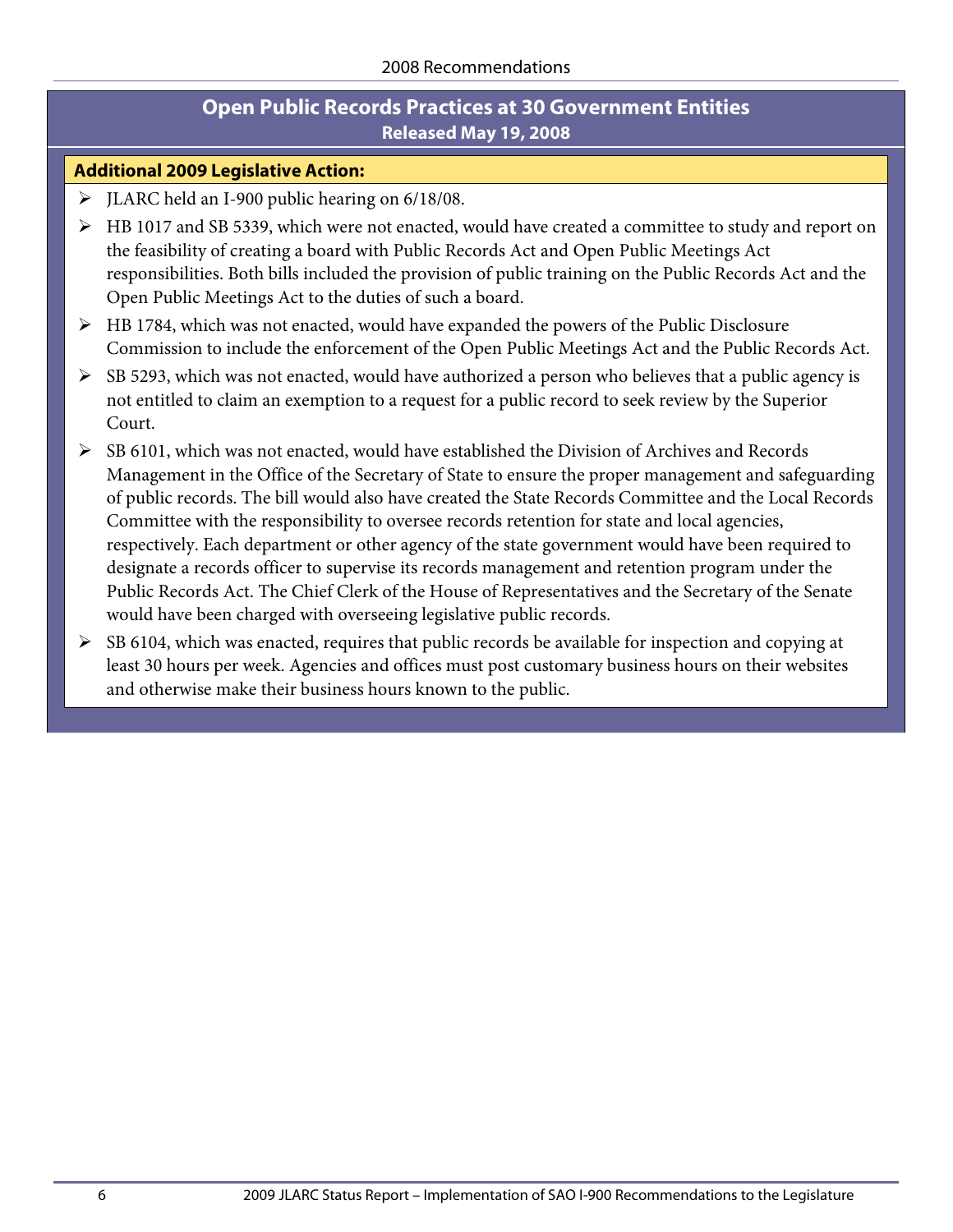## **Collection of State Debt Released August 12, 2008**

## <span id="page-10-0"></span>*About the audit:*

This audit was designed to determine if state agencies use and share opportunities to improve the collection of state debt. The audit includes one recommendation to the Legislature as part of the review of debt collection by the Department of Transportation.

## **SAO Recommendation to the Legislature:**

With regard to the Department of Transportation's collection of costs associated with traffic accidents, the Legislature should clarify RCW 46.44.110 to include "traffic-control only" costs as part of the costs to be recovered by the state. These are costs related to controlling traffic during an accident, such as directing, flagging, and rerouting traffic.

#### **Implementation status:**

- Adopted as presented
- Addressed with different approach
- Made different policy choice
- Bills introduced on topic but not adopted
- Other circumstances
	- No information

#### **2009 Related Legislation:**

| Bill #  | <b>Bill</b>       | <b>Out of Policy</b> | <b>Out of House</b> | <b>Passed</b> | <b>Signed by</b> |
|---------|-------------------|----------------------|---------------------|---------------|------------------|
|         | <b>Introduced</b> | Committee            | of Origin           | Legislature   | Governor         |
| HB 1433 |                   |                      |                     |               |                  |

#### **Comments:**

The Department of Transportation requested legislation amending state law to clarify liability for damages to state property resulting from the illegal operation of a vehicle. As amended by the Senate Transportation Committee, HB 1433 specifically includes incident response costs, including traffic control, incurred by the Department as liable damage.

## **Additional 2009 Legislative Action:**

JLARC held an I-900 public hearing on 8/27/08.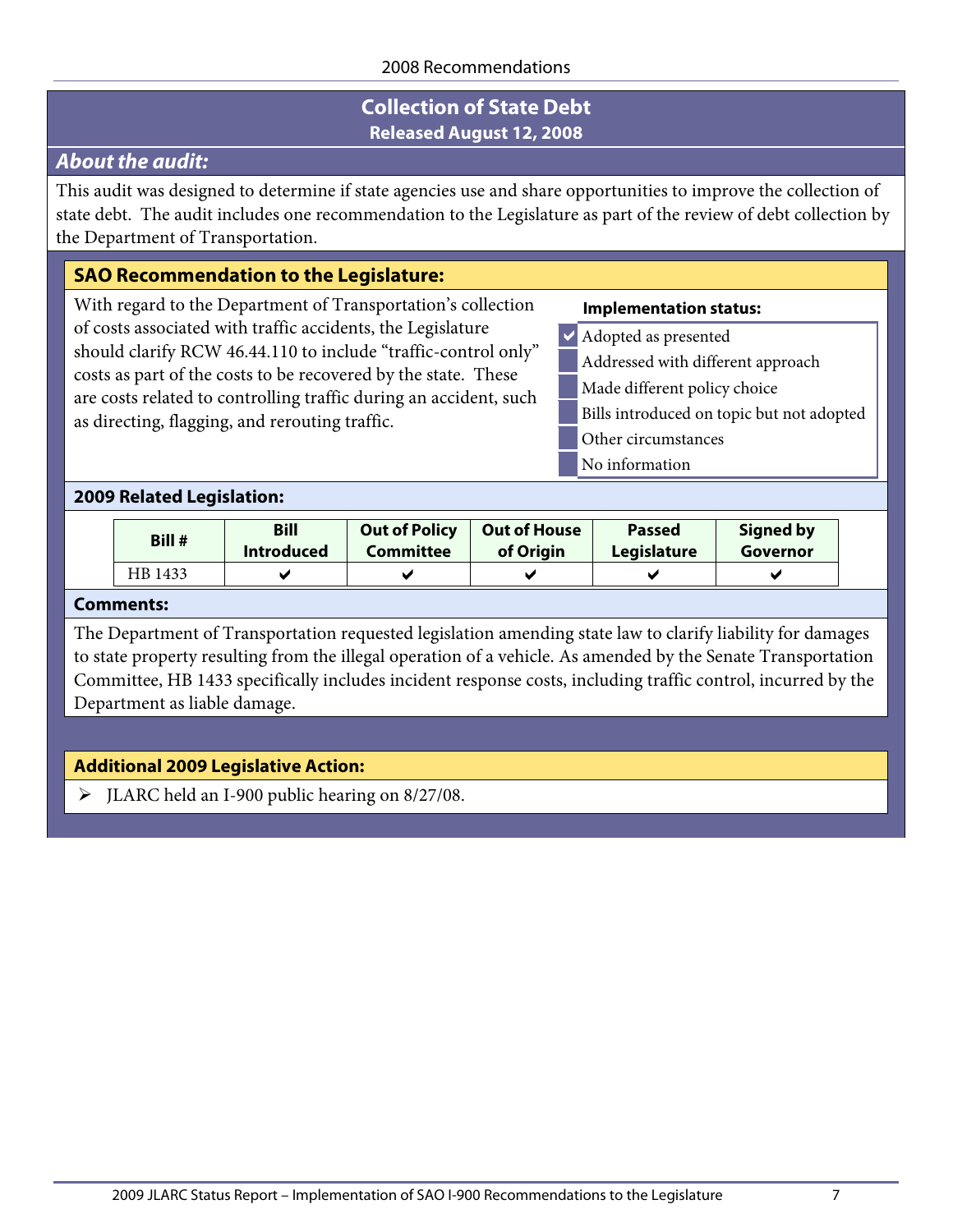## **School Districts' Administration and Support Services Released September 30, 2008**

## <span id="page-11-0"></span>*About the audit:*

This audit was designed to answer the following questions at the 10 largest school districts in Washington:

- How economical are each school district's administrative operations, administrative costs, administrative salaries, and administrative staffing levels? If not economical, what is the impact on costs and resources?
- How efficient are each school district's administrative operations? If not efficient, what is the impact on cost and available resources?

The audit includes three recommendations to the Legislature.

#### **SAO Recommendation to the Legislature:**

A review is necessary at the state level to determine if the process to approve funds for planning, design, and construction is too lengthy and could be shortened. This would reduce the need and time for housing students in portables statewide.

#### **Implementation status:**

- Adopted as presented Addressed with different approach
- Made different policy choice
- Bills introduced on topic but not adopted
- Other circumstances
	- No information

#### **2009 Related Legislation:**

| Bill #                 | <b>Bill</b>       | <b>Out of Policy</b> | <b>Out of House</b> | <b>Passed</b> | Signed by |  |  |
|------------------------|-------------------|----------------------|---------------------|---------------|-----------|--|--|
|                        | <b>Introduced</b> | <b>Committee</b>     | of Origin           | Legislature   | Governor  |  |  |
| No related legislation |                   |                      |                     |               |           |  |  |

No related legislation.

#### **Comments:**

The Joint Legislative Task Force on School Construction Funding, which was created through the 2007-09 Capital Budget (ESHB 1092), was required to review: statutory provisions regarding the funding of school construction projects; eligibility requirements and distribution formulas for the state's school construction assistance grant program; flexibility needed in the system to address diverse district and geographic needs including, but not limited to, the construction needs unique to high growth areas, as well as the needs of school districts that have experienced consecutive school levy failures; and potential revenue sources and alternative funding mechanisms for school construction. Although the task force did not directly address the SAO recommendation on the length of the funding approval process, it did address a number of funding issues.

The SAO audit does not refer to the Joint Legislative Task Force on School Construction Funding.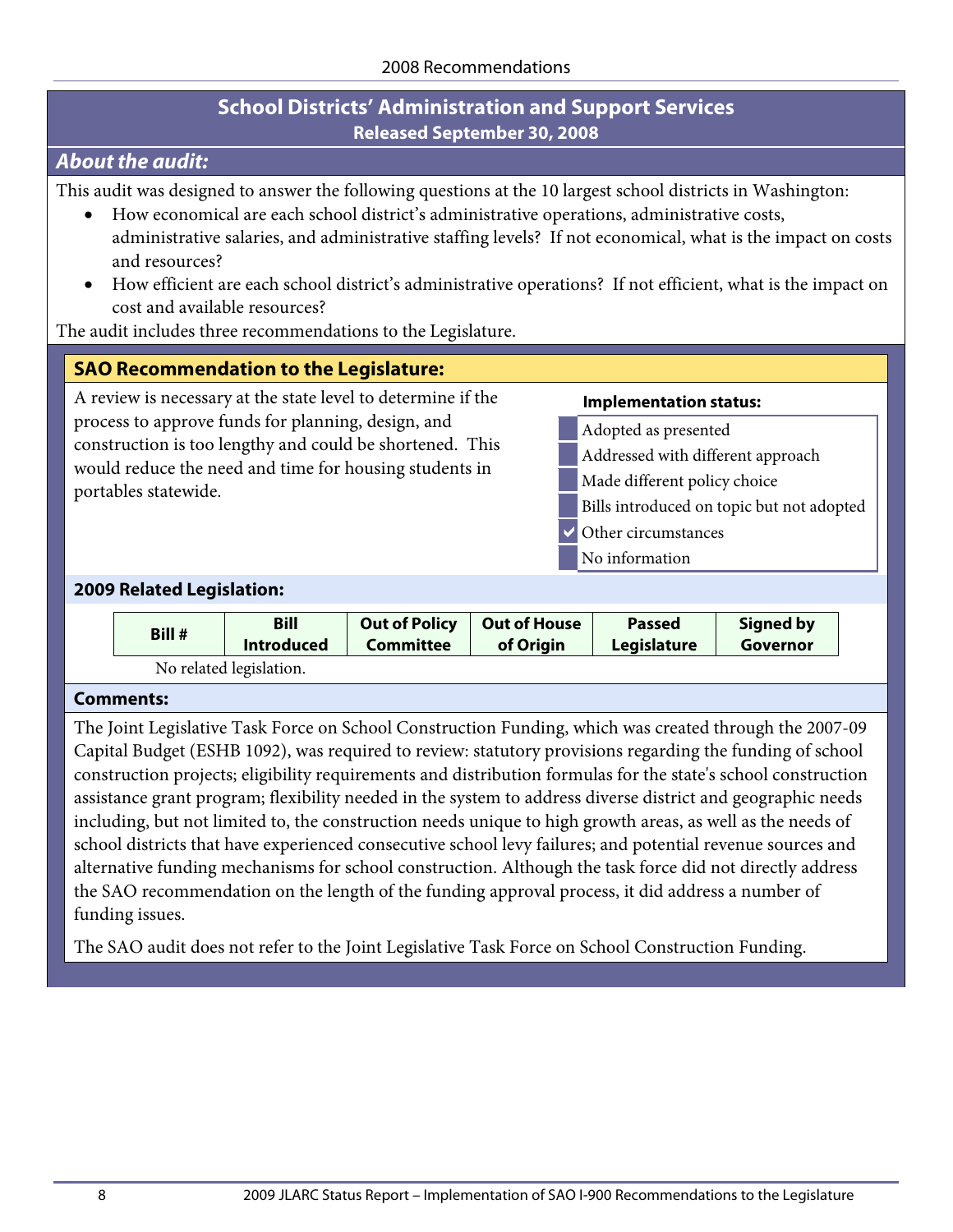## **School Districts' Administration and Support Services Released September 30, 2008**

#### **SAO Recommendation to the Legislature:**

The Legislature should authorize and fund the development, implementation, and maintenance of a centralized repository of certificated employees' records.

#### **Implementation status:**

- Adopted as presented
	- Addressed with different approach
- Made different policy choice
- Bills introduced on topic but not adopted
- Other circumstances
- No information

#### **2009 Related Legislation:**

| Bill #           | <b>Bill</b><br><b>Introduced</b> | <b>Out of Policy</b><br><b>Committee</b> | <b>Out of House</b><br>of Origin | <b>Passed</b><br>Legislature | <b>Signed by</b><br>Governor |
|------------------|----------------------------------|------------------------------------------|----------------------------------|------------------------------|------------------------------|
| <b>ESHB 1244</b> |                                  | ✔                                        |                                  |                              |                              |
| HB 1410          | M                                |                                          |                                  |                              |                              |
| HB 2244          |                                  |                                          |                                  |                              |                              |
| <b>ESHB 2261</b> |                                  | ✔                                        |                                  |                              |                              |
| SB 5444          | ✔                                |                                          |                                  |                              |                              |
| E2SSB 5941       | M                                | ✔                                        |                                  |                              |                              |
| ESB 6048         |                                  | ✔                                        |                                  |                              |                              |

#### **Comments:**

The 2009-11 Operating Budget (ESHB 1244) appropriates state and federal funds for implementing a comprehensive data system to include financial, student, and educator data. The Office of Superintendent of Public Instruction is required to convene a data governance group to create a comprehensive needsrequirement document, conduct a gap analysis, and define operating rules and a governance structure for K-12 data collections. A preliminary report must be submitted to the fiscal and education policy committees of the Legislature by November 2009.

Each of the remaining six bills addresses the issue of educator data. ESHB 2261, which was enacted, forms the framework for the above budget proviso.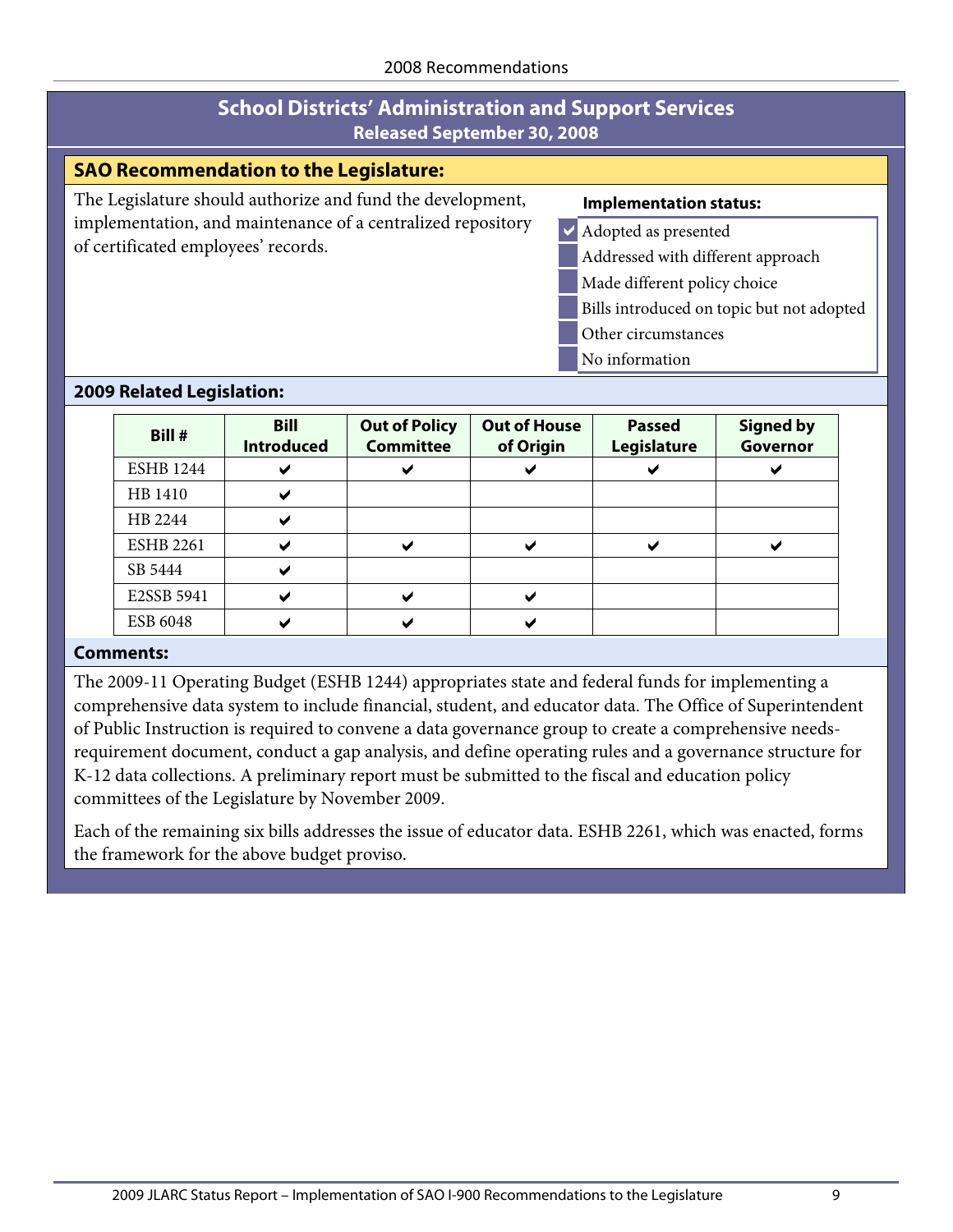|                                                                                                                         | <b>School Districts' Administration and Support Services</b><br><b>Released September 30, 2008</b> |                                          |                                                                                                   |                     |                                   |                                                                                                                                                                                                             |  |
|-------------------------------------------------------------------------------------------------------------------------|----------------------------------------------------------------------------------------------------|------------------------------------------|---------------------------------------------------------------------------------------------------|---------------------|-----------------------------------|-------------------------------------------------------------------------------------------------------------------------------------------------------------------------------------------------------------|--|
| <b>SAO Recommendation to the Legislature:</b>                                                                           |                                                                                                    |                                          |                                                                                                   |                     |                                   |                                                                                                                                                                                                             |  |
|                                                                                                                         |                                                                                                    |                                          | To more accurately capture program cost, the Legislature                                          |                     | <b>Implementation status:</b>     |                                                                                                                                                                                                             |  |
| should authorize the optional use of enterprise funds to<br>account for the school districts' business-like activities. |                                                                                                    |                                          |                                                                                                   |                     | Adopted as presented              |                                                                                                                                                                                                             |  |
|                                                                                                                         |                                                                                                    |                                          |                                                                                                   |                     | Addressed with different approach |                                                                                                                                                                                                             |  |
|                                                                                                                         |                                                                                                    |                                          |                                                                                                   |                     | Made different policy choice      |                                                                                                                                                                                                             |  |
|                                                                                                                         |                                                                                                    |                                          |                                                                                                   |                     |                                   | Bills introduced on topic but not adopted                                                                                                                                                                   |  |
|                                                                                                                         |                                                                                                    |                                          |                                                                                                   |                     | Other circumstances               |                                                                                                                                                                                                             |  |
|                                                                                                                         |                                                                                                    |                                          |                                                                                                   |                     | No information                    |                                                                                                                                                                                                             |  |
|                                                                                                                         | <b>2009 Related Legislation:</b>                                                                   |                                          |                                                                                                   |                     |                                   |                                                                                                                                                                                                             |  |
|                                                                                                                         | Bill #                                                                                             | <b>Bill</b>                              | <b>Out of Policy</b>                                                                              | <b>Out of House</b> | <b>Passed</b>                     | <b>Signed by</b>                                                                                                                                                                                            |  |
|                                                                                                                         |                                                                                                    | <b>Introduced</b>                        | <b>Committee</b>                                                                                  | of Origin           | Legislature                       | Governor                                                                                                                                                                                                    |  |
|                                                                                                                         |                                                                                                    | No related legislation.                  |                                                                                                   |                     |                                   |                                                                                                                                                                                                             |  |
|                                                                                                                         |                                                                                                    |                                          |                                                                                                   |                     |                                   |                                                                                                                                                                                                             |  |
|                                                                                                                         | <b>Additional 2009 Legislative Action:</b>                                                         |                                          |                                                                                                   |                     |                                   |                                                                                                                                                                                                             |  |
| ➤                                                                                                                       |                                                                                                    |                                          | JLARC held an I-900 public hearing on 10/22/08.                                                   |                     |                                   |                                                                                                                                                                                                             |  |
| ➤                                                                                                                       |                                                                                                    |                                          |                                                                                                   |                     |                                   | The House Appropriations Subcommittee on General Government & Audit Review and the House                                                                                                                    |  |
|                                                                                                                         |                                                                                                    |                                          |                                                                                                   |                     |                                   | Appropriations Subcommittee on Education held a joint work session on 12/5/08: Overview of the                                                                                                              |  |
|                                                                                                                         |                                                                                                    |                                          | State Auditor's performance audit on School Districts' Administration and Support Services.       |                     |                                   |                                                                                                                                                                                                             |  |
| ➤                                                                                                                       |                                                                                                    |                                          | State Auditor's performance audit of School Districts' Administration and Support Services.       |                     |                                   | The Senate Economic Development, Trade & Management Committee held a work session on 12/5/08:                                                                                                               |  |
| ➤                                                                                                                       |                                                                                                    |                                          | The 2009-11 Operating Budget (ESHB 1244) requires the Joint Legislative Audit and Review          |                     |                                   |                                                                                                                                                                                                             |  |
|                                                                                                                         |                                                                                                    |                                          | Committee to conduct a study of the relationship between the cost of school districts and their   |                     |                                   |                                                                                                                                                                                                             |  |
|                                                                                                                         | enrollment size.                                                                                   |                                          |                                                                                                   |                     |                                   |                                                                                                                                                                                                             |  |
|                                                                                                                         | and ESSB 5889 were enacted.                                                                        |                                          |                                                                                                   |                     |                                   | HB 1322, HB 2108, 2SHB 2167, SB 5074, ESSB 5880, ESSB 5889, and ESSB 5890 include the repeal,<br>suspension, or modification of numerous school district requirements. Of those bills, only HB 1322         |  |
| ➤                                                                                                                       |                                                                                                    |                                          | ESHB 1619, which was enacted, expands the list of activities that may be funded by certain school |                     |                                   |                                                                                                                                                                                                             |  |
|                                                                                                                         |                                                                                                    |                                          |                                                                                                   |                     |                                   | district capital projects funds by including major equipment repair, painting of facilities, and other                                                                                                      |  |
|                                                                                                                         |                                                                                                    | major preventative maintenance purposes. |                                                                                                   |                     |                                   |                                                                                                                                                                                                             |  |
| ➤                                                                                                                       |                                                                                                    |                                          | educational service districts to designate a district treasurer.                                  |                     |                                   | SHB 1971 and ESSB 5828, which were not enacted, would have authorized certain school districts and                                                                                                          |  |
| ➤                                                                                                                       |                                                                                                    |                                          |                                                                                                   |                     |                                   |                                                                                                                                                                                                             |  |
|                                                                                                                         |                                                                                                    |                                          |                                                                                                   |                     |                                   | HB 2251, which was not enacted, would have provided additional options and flexibility to school<br>districts in the operation of their programs through the securing of necessary facilities by the use of |  |
|                                                                                                                         |                                                                                                    |                                          | leases and through additional funding options for school facility leases.                         |                     |                                   |                                                                                                                                                                                                             |  |
| ➤                                                                                                                       |                                                                                                    |                                          |                                                                                                   |                     |                                   | ESSB 5807, which was not enacted, would have authorized certain school district capital projects funds                                                                                                      |  |
|                                                                                                                         |                                                                                                    |                                          |                                                                                                   |                     |                                   | to be used for renovation of facilities and systems that extends the useful life of the facility or system                                                                                                  |  |
|                                                                                                                         |                                                                                                    |                                          |                                                                                                   |                     |                                   | beyond its original planned useful life, major equipment repair, exterior painting of facilities, and other                                                                                                 |  |

major preventative maintenance purposes.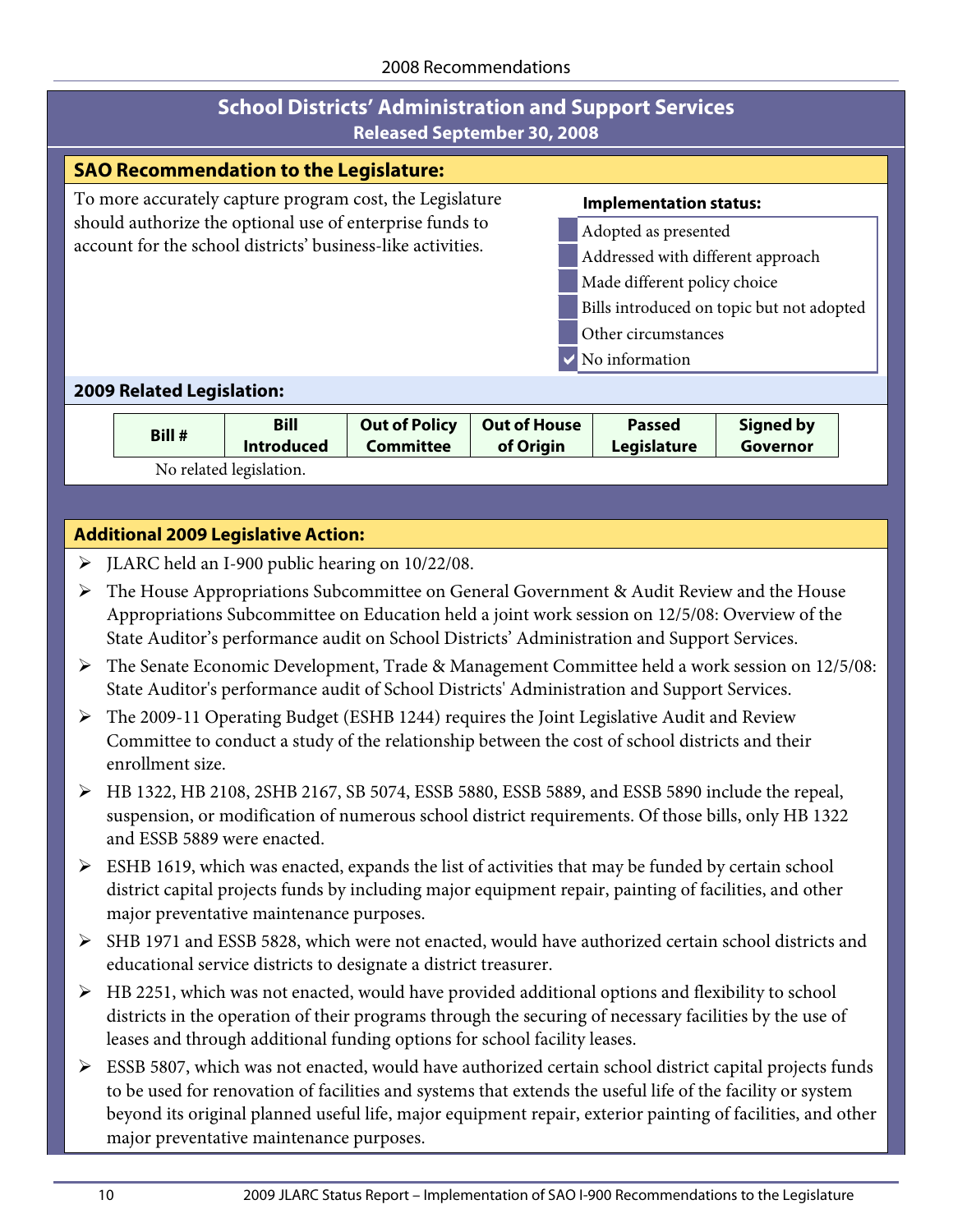## **School Districts' Administration and Support Services Released September 30, 2008**

- $\triangleright$  SB 5980, which was enacted, adopts more accurate and descriptive names for the components of the state funding formula for the allotment of appropriations for school plant facilities, as recommended by the Joint Legislative Task Force on School Construction Funding, to promote clarity and transparency in the funding formula. A House companion (HB 2142) was not enacted.
- <span id="page-14-0"></span>SB 6168, which was enacted, limits certain school district requirements to the availability of funds.

## **Use of Impact Fees in Federal Way, Olympia, Maple Valley, Redmond, and Vancouver Released October 14, 2008**

## *About the audit:*

This audit was designed to determine 1) the method each city uses to calculate impact fees based on the direction in state law; 2) how each city demonstrates that these fees are appropriate; and 3) how effectively each city uses impact fees to pay for public facilities that a) correspond to the demand for public facilities from new development, and b) benefit new development proportionate to its share of the financing of new or expanded facilities; and are consistent with a comprehensive plan or a capital element of a comprehensive land use plan that has been adopted in accordance with state law. The audit includes two recommendations to the Legislature.

| <b>SAO Recommendation to the Legislature:</b>               |                                           |
|-------------------------------------------------------------|-------------------------------------------|
| The Legislature should amend RCW 82.02.090 to better define | <b>Implementation status:</b>             |
| capital facilities and alleviate ambiguity.                 | Adopted as presented                      |
|                                                             | Addressed with different approach         |
|                                                             | Made different policy choice              |
|                                                             | Bills introduced on topic but not adopted |
|                                                             | Other circumstances                       |
|                                                             | No information                            |
| <b>2009 Related Legislation:</b>                            |                                           |

| Bill #                  | <b>Bill</b>       | <b>Out of Policy</b> | Out of House | <b>Passed</b> | <b>Signed by</b> |  |
|-------------------------|-------------------|----------------------|--------------|---------------|------------------|--|
|                         | <b>Introduced</b> | <b>Committee</b>     | of Origin    | Legislature   | Governor         |  |
| No related legislation. |                   |                      |              |               |                  |  |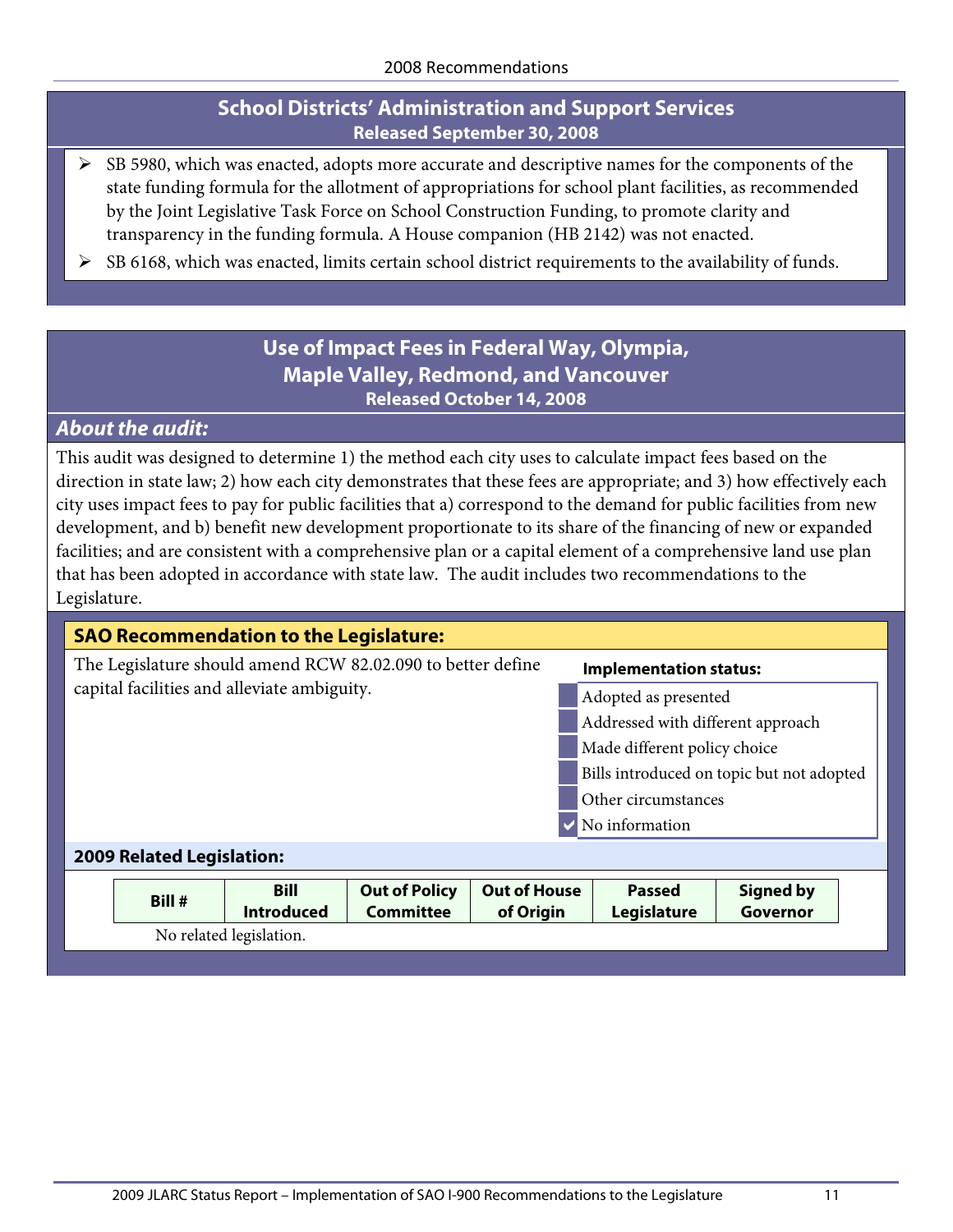| Use of Impact Fees in Federal Way, Olympia,<br><b>Maple Valley, Redmond, and Vancouver</b><br><b>Released October 14, 2008</b> |        |                                  |                                          |                                  |                                           |                              |  |  |
|--------------------------------------------------------------------------------------------------------------------------------|--------|----------------------------------|------------------------------------------|----------------------------------|-------------------------------------------|------------------------------|--|--|
| <b>SAO Recommendation to the Legislature:</b>                                                                                  |        |                                  |                                          |                                  |                                           |                              |  |  |
| The Legislature should consider modifying RCW 82.02.070 to<br><b>Implementation status:</b>                                    |        |                                  |                                          |                                  |                                           |                              |  |  |
| better define "separate interest-bearing accounts."                                                                            |        |                                  |                                          |                                  | Adopted as presented                      |                              |  |  |
|                                                                                                                                |        |                                  |                                          |                                  | Addressed with different approach         |                              |  |  |
|                                                                                                                                |        |                                  |                                          |                                  | Made different policy choice              |                              |  |  |
|                                                                                                                                |        |                                  |                                          |                                  | Bills introduced on topic but not adopted |                              |  |  |
|                                                                                                                                |        |                                  |                                          |                                  | Other circumstances                       |                              |  |  |
|                                                                                                                                |        |                                  |                                          |                                  | No information                            |                              |  |  |
| <b>2009 Related Legislation:</b>                                                                                               |        |                                  |                                          |                                  |                                           |                              |  |  |
|                                                                                                                                | Bill # | <b>Bill</b><br><b>Introduced</b> | <b>Out of Policy</b><br><b>Committee</b> | <b>Out of House</b><br>of Origin | <b>Passed</b><br>Legislature              | <b>Signed by</b><br>Governor |  |  |

## **Additional 2009 Legislative Action:**

No related legislation.

- JLARC held an I-900 public hearing on 10/22/08.
- HB 1080, which was not enacted, would have allowed impact fees to be used for all fire protection facilities, even in jurisdictions that are part of a fire district.

 SB 5548, which was not enacted, would have required project improvements, including public transportation infrastructure improvements, to be credited against the imposition of impact fees.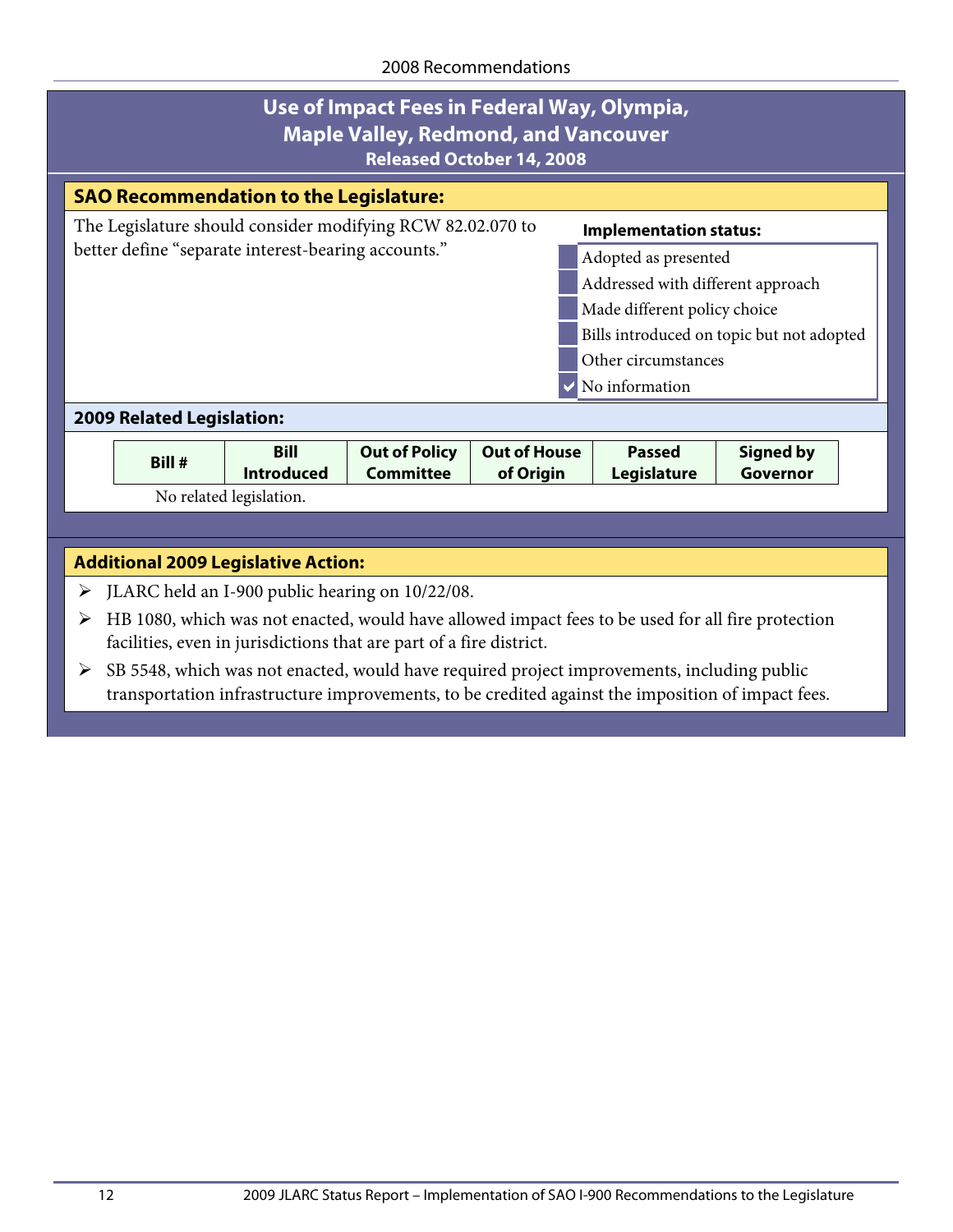## **Washington State Parks and Recreation Commission Released December 23, 2008**

## <span id="page-16-0"></span>*About the audit:*

The audit focused on whether the agency's strategic plan is a well-documented, comprehensive, and cohesive roadmap to achieve its vision. The audit also focused on whether the Commission has appropriately assessed and obtained the human, financial, and information technology resources it needs; if it is monitoring and appropriately measuring its performance; and if its operations are efficient and economical. The audit does not include a specific recommendation to the Legislature; however, there is a recommendation to the Commission to continue to pursue specific funding from the Legislature.

## **SAO Recommendation to the Legislature:**

The State Parks and Recreation Commission should continue to pursue its request for money from the Legislature to provide a technology solution for connectivity issues (connecting headquarters with the parks).

#### **Implementation status:**

- Adopted as presented
- Addressed with different approach
- Made different policy choice
- Bills introduced on topic but not adopted
	- Other circumstances
- No information

#### **2009 Related Legislation:**

| Bill # | <b>Bill</b>             | <b>Out of Policy</b> | <b>Out of House</b> | <b>Passed</b>      | Signed by |
|--------|-------------------------|----------------------|---------------------|--------------------|-----------|
|        | <b>Introduced</b>       | <b>Committee</b>     | of Origin           | <b>Legislature</b> | Governor  |
|        | No related legislation. |                      |                     |                    |           |

#### **Comments:**

In direct response to the SAO audit, the State Parks and Recreation Commission submitted a decision package for the 2009-11 Operating Budget that addressed park connectivity. The Commission requested \$1,640,200 and two additional FTEs to: transmit timely information to field-based employees; provide necessary service to the public; and remain competitive in recreational markets. However, this item was not included in the Governor's 2009-11 Operating Budget proposal.

In the absence of new funding, the State Parks and Recreation Commission is working with the Department of Information Services to lease additional equipment and upgrade its network using IT tech pool dollars. The Commission is also looking into stimulus package dollars for rural connectivity to those parks that still have dial-up, along with other improvements.

## **Additional 2009 Legislative Action:**

- JLARC held an I-900 public hearing on 1/7/09.
- The House Ecology & Parks Committee held a work session on 2/13/09: innovative industry partnerships with the state parks system.
- SHB 2109, which was not enacted, would have required the State Parks and Recreation Commission to review and determine the fair market value for all existing leases for telecommunications service facilities.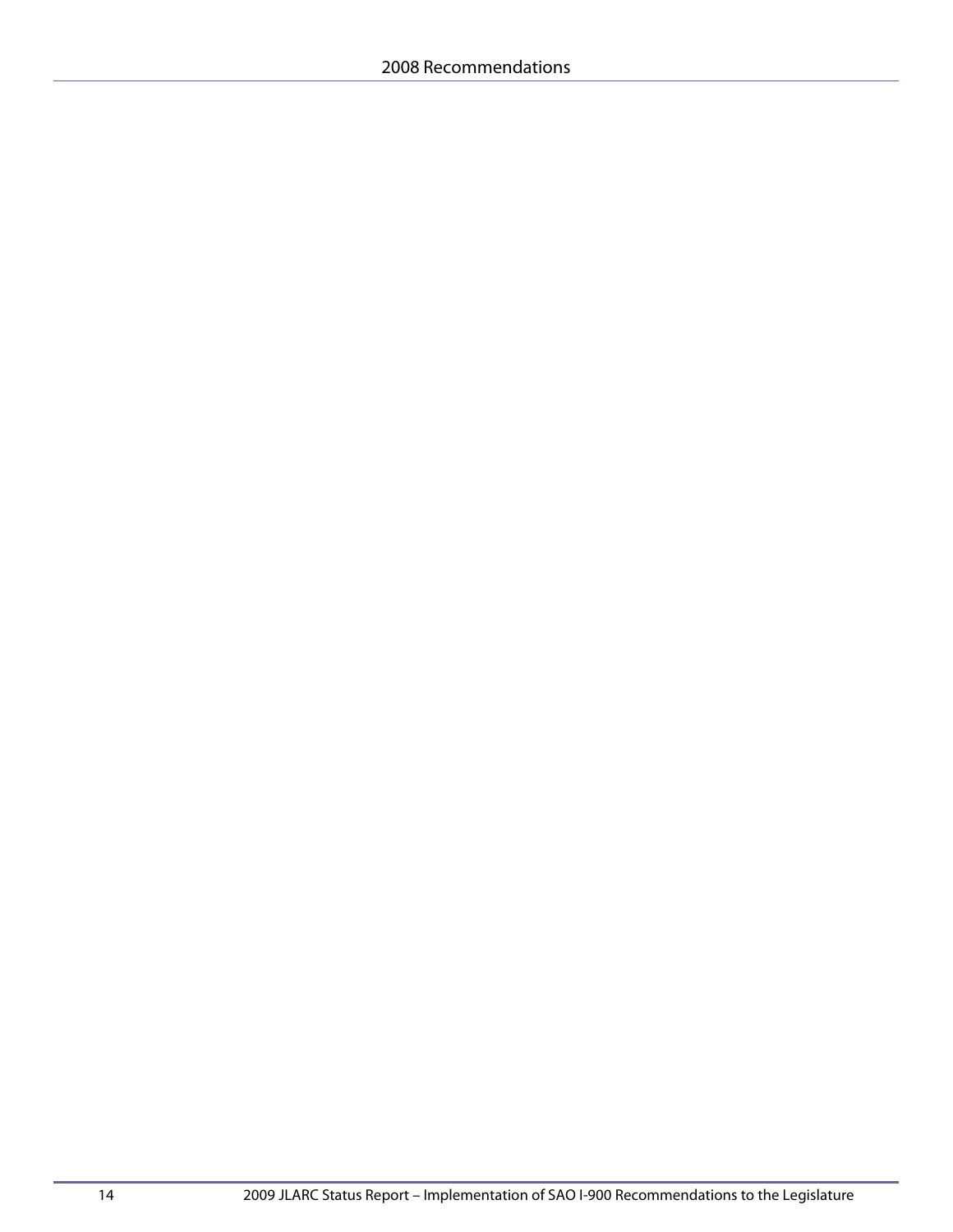## <span id="page-18-1"></span><span id="page-18-0"></span>*About the audit:*

In May 2006, the Governor asked the State Auditor's Office to review the state's processes for regulating health professionals and to recommend ways to improve the licensing and discipline of health care providers to protect patients. The Governor also asked the State Auditor to recommend ways to conduct national criminal background checks on health care license applicants and on existing practitioners. This audit includes seven recommendations to the Legislature.

## **SAO Recommendation to the Legislature:**

The Legislature should amend the Written Operating Agreement statute between HPQA and the boards and commissions to include negotiated performance-based provisions. The amendment should include: (1) a requirement that the written agreements are reviewed annually and revised as needed to continually drive performance to protect the public's interests; (2) set an effective date as a deadline for these agreements to be revised and to become operational; (3) require the results of the key

#### **Implementation status:**

- Adopted as presented
- Addressed with different approach
- Made different policy choice
- Bills introduced on topic but not adopted
	- Other circumstances
	- No information

performance measures (as appropriate to protect confidentiality) be posted on the Web sites of HPQA and each board and commission.

#### **2008 Related Legislation:**

| Bill #   | <b>Bill</b><br><b>Introduced</b> | <b>Out of Policy</b><br><b>Committee</b> | <b>Out of House</b><br>of Origin | <b>Passed</b><br>Legislature | <b>Signed by</b><br>Governor |
|----------|----------------------------------|------------------------------------------|----------------------------------|------------------------------|------------------------------|
| HB 2906  |                                  |                                          |                                  |                              |                              |
| SHB 2907 |                                  |                                          |                                  |                              |                              |
| SSB 6458 |                                  |                                          |                                  |                              |                              |
| SSB 6506 |                                  |                                          |                                  |                              |                              |

#### **2009 Related Legislation:**

| Bill # | <b>Bill</b>       | <b>Out of Policy</b> | <b>Out of House</b> | <b>Passed</b> | <b>Signed by</b> |
|--------|-------------------|----------------------|---------------------|---------------|------------------|
|        | <b>Introduced</b> | <b>Committee</b>     | of Origin           | Legislature   | Governor         |

No related legislation.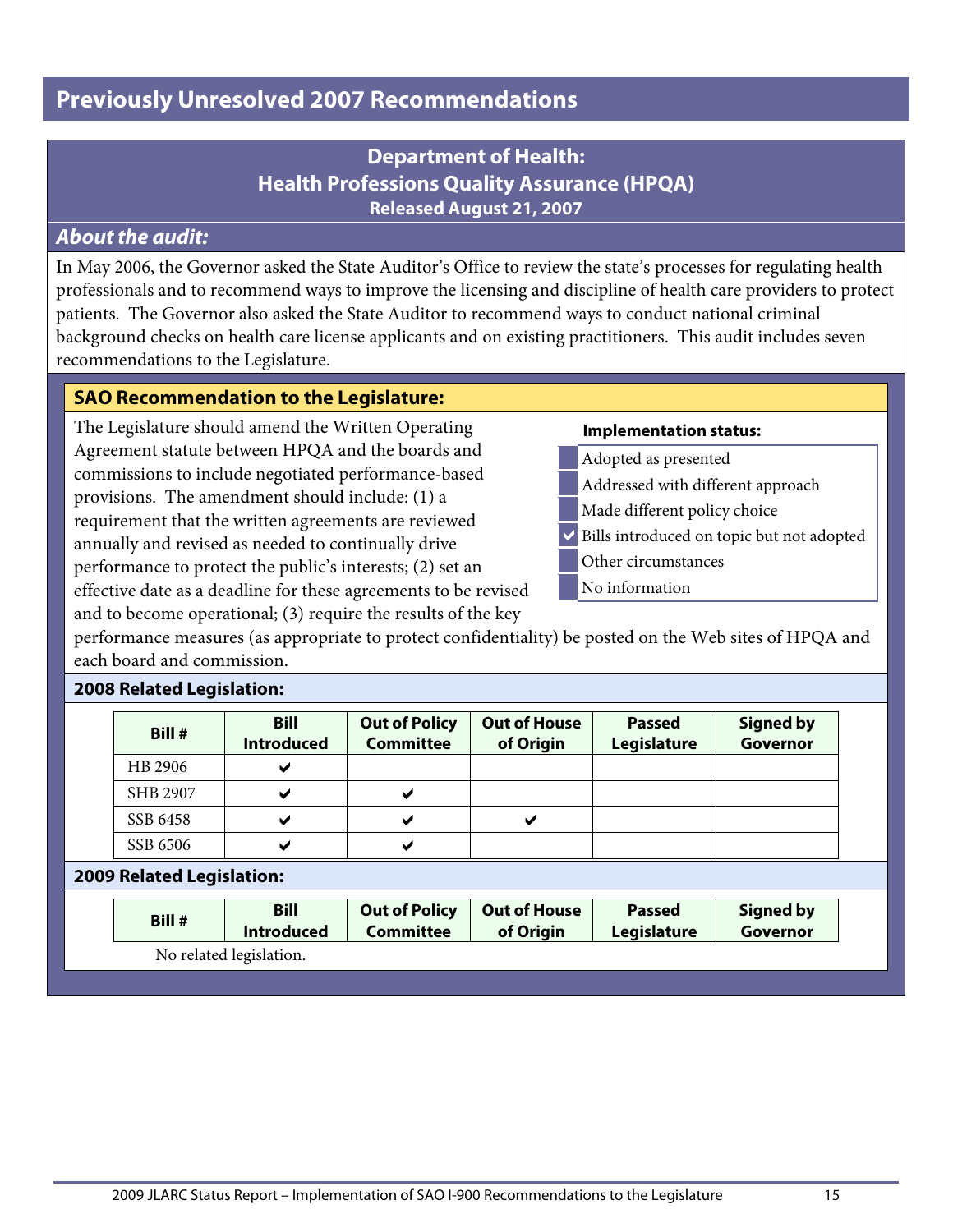#### **Comments:**

Three of the 2008 bills proposed changes to the Written Operating Agreement statute, but those changes did not mirror exactly the changes recommended by the SAO audit. The fourth, HB 2906, and the original version of SB 6506 created a new State Medical Board for Safety and Quality. These two bills included a section regarding establishment and annual review of performance measures. None of these bills passed the Legislature.

As additional information, 4SHB 1103 of 2008, which the Legislature enacted, directs the Medical Quality Assurance Commission and the Nursing Care Quality Assurance Commission to conduct pilot projects to evaluate the effect of granting these commissions additional authority over budget development, spending, and staffing. The pilot projects include development of performance-based expectations, including identification of key performance measures. The Secretary of Health and the Commissions must report to the Legislature and the Governor on the results of these pilot projects by December 2013.

## **SAO Recommendation to the Legislature:**

For all registered professions, the Legislature should review and modify as needed existing laws that allow individuals to be credentialed with no educational or experience requirements.

#### **Implementation status:**

- Adopted as presented
- Addressed with different approach
- Made different policy choice
- Bills introduced on topic but not adopted
- Other circumstances
- No information

#### **2008 Related Legislation:**

| Bill #                                                                                                                                                                                            | <b>Bill</b><br><b>Introduced</b> | <b>Out of Policy</b><br><b>Committee</b> | <b>Out of House</b><br>of Origin | <b>Passed</b><br>Legislature | <b>Signed by</b><br><b>Governor</b> |  |  |  |
|---------------------------------------------------------------------------------------------------------------------------------------------------------------------------------------------------|----------------------------------|------------------------------------------|----------------------------------|------------------------------|-------------------------------------|--|--|--|
| No related legislation.                                                                                                                                                                           |                                  |                                          |                                  |                              |                                     |  |  |  |
| <b>2009 Related Legislation:</b>                                                                                                                                                                  |                                  |                                          |                                  |                              |                                     |  |  |  |
| <b>Out of Policy</b><br><b>Out of House</b><br><b>Bill</b><br><b>Passed</b><br><b>Signed by</b><br>Bill #<br><b>Committee</b><br><b>Governor</b><br>of Origin<br><b>Introduced</b><br>Legislature |                                  |                                          |                                  |                              |                                     |  |  |  |
| No related legislation.                                                                                                                                                                           |                                  |                                          |                                  |                              |                                     |  |  |  |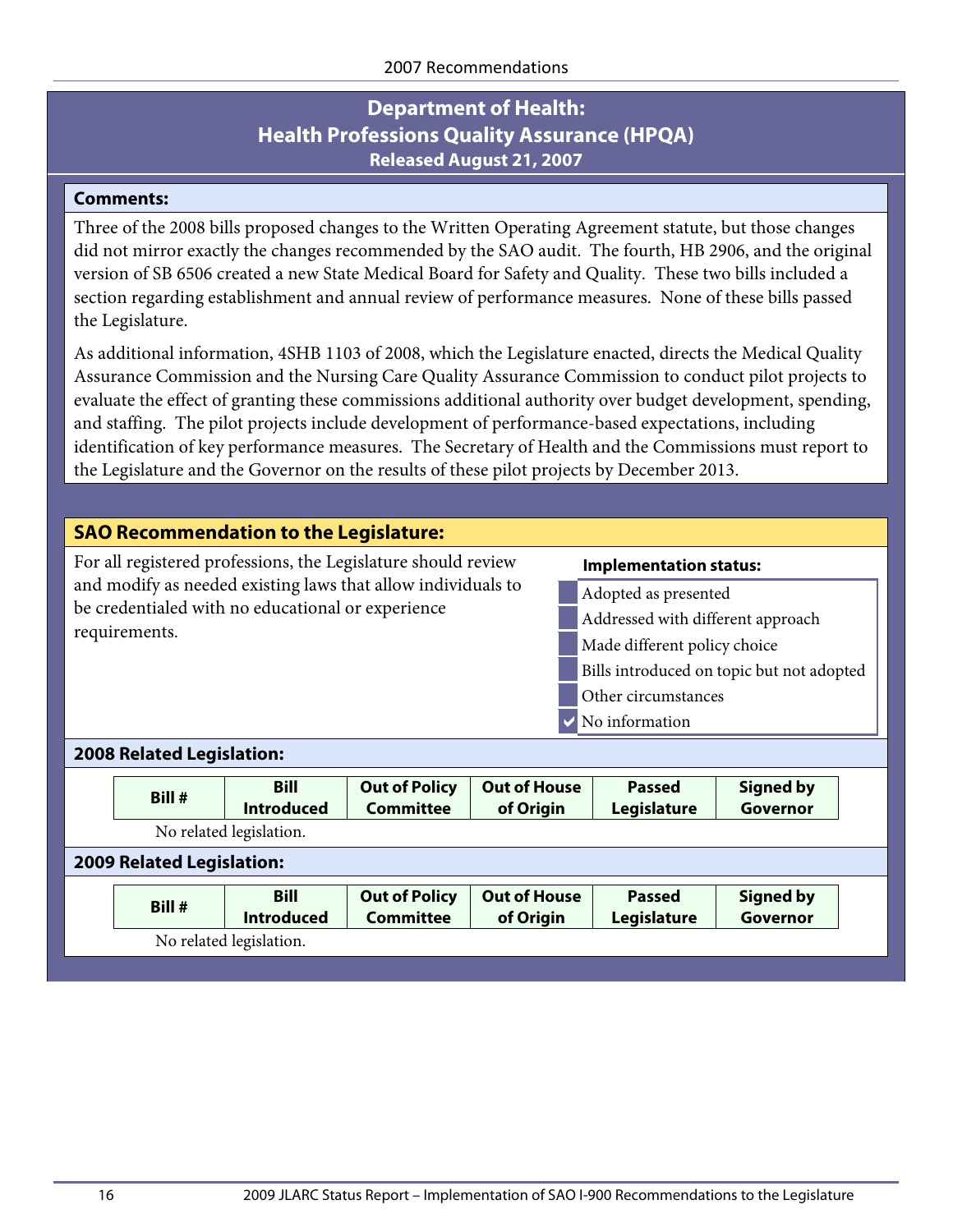### **Additional 2009 Legislative Action:**

- $\triangleright$  HB 1061, which was not enacted, would have modified membership of the Washington State Dental Quality Assurance Commission. In addition, five years after the changes are in effect, the Secretary of Health, in consultation with the Commission, would have been required to evaluate the Commission's ability to carry out its duties, considering whether the changes serve the public interest, increase public safety, and increase public confidence in the professions regulated by the Commission.
- The 2009-11 Operating Budget (ESHB 1244) allocates funding solely for the Medical Quality Assurance Commission to maintain disciplinary staff and associated costs sufficient to reduce the backlog of disciplinary cases and to continue to manage the disciplinary caseload of the Commission.
- HB 1398 and SB 5535, which were not enacted, would have transferred regulation of the practice of acupuncture from the Secretary of Health to an Acupuncture Quality Assurance Commission created in the bill.
- HB 1400, which was not enacted, would have allowed certain volunteer health practitioners licensed and in good standing in another state to practice in this state while an emergency declaration is in effect as if the practitioner were licensed in this state.
- $\triangleright$  SHB 1414, which was enacted, expands the scope of practice of certain registered health care assistants until July 1, 2013. Within the existing resources, the Department of Health must conduct a review regarding the regulation and the scope of practice of medical assistants. A Senate companion (SB 5852) was also introduced, but not enacted.
- $\triangleright$  HB 1424, which was not enacted, would have allowed health care professionals to request that a particular person conduct a mental or physical examination in the event of an investigation of the health care professional's skill or safety. The bill would also have required a new license to be issued to health care professionals found to have not committed unprofessional conduct.
- $\triangleright$  SHB 1740, which was enacted, allows the Dental Quality Assurance Commission to issue a limited license to practice dentistry for post-doctoral students in dental education and post-doctoral residents in any dental residency program approved by the Commission.
- HB 1861 and SB 5755, which were not enacted, would have established the intent of the Legislature to allow health care practitioners who are not licensed, certified, or registered by the state, to provide health care services, unless there is clear and convincing evidence that the specific health care service causes serious physical or mental harm or causes imminent and significant risk of discernable, significant, and serious physical or mental injury, under the circumstances in which the health care practitioner knew, or in the exercise of reasonable care should have known, would result in such injury. (Note: These bills were not companions.)
- 2SHB 1899, which was enacted, amends current law relating to licensed retired active physicians. The bill also requires the Medical Quality Assurance Commission to consider amending its rules on retired active physicians in a manner that improves access to health care services without compromising public safety.
- HB 1918 and SB 5230, which were not enacted, would have allowed physical therapists to perform spinal manipulation upon showing evidence of adequate education and training in spinal manipulation.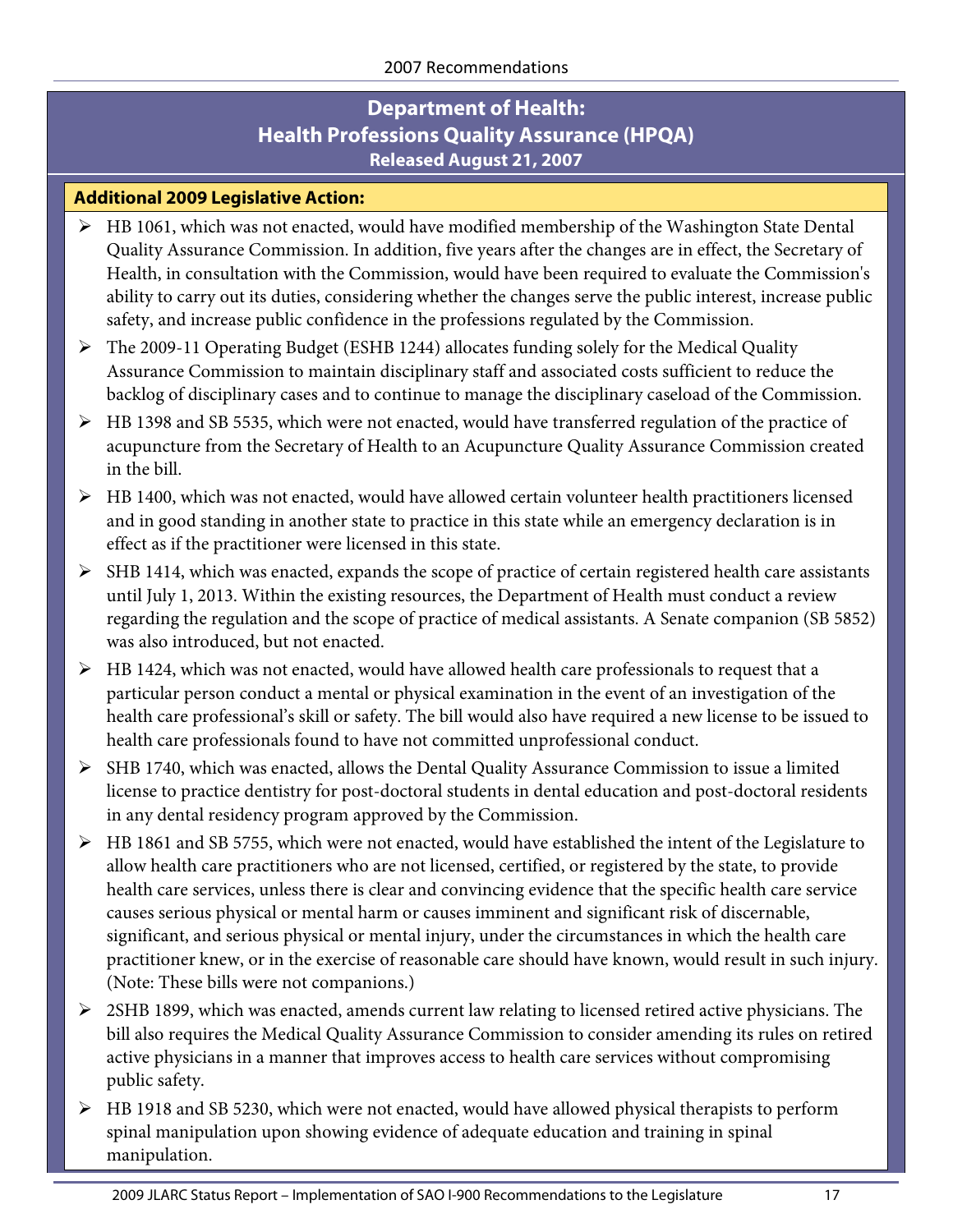- $\triangleright$  SHB 2004, which was not enacted, would have authorized an unlicensed practitioner to practice colon hydrotherapy under certain conditions.
- $\triangleright$  HB 2064, which was not enacted, would have required pharmacy technicians to complete continuing education requirements established in rule by the Board of Pharmacy.
- $\triangleright$  SSB 5369, which was enacted, gives the Secretary of Health authority under the Uniform Disciplinary Act to regulate the following health professions created in 2008: agency affiliated counselors, certified counselors, certified advisers, associates in mental health counseling, marriage and family therapy and social work, and trainees in the chemical dependency profession. This regulatory authority includes licensing, enforcement of the law, and discipline. A House companion (ESHB 1514) was also introduced, but not enacted.
- $\triangleright$  SSB 5775, which was not enacted, would have required graduates of foreign medical schools to comply with the statutory licensing requirements for physician assistants and by the Medical Quality Assurance Commission in order to be licensed as physician assistants.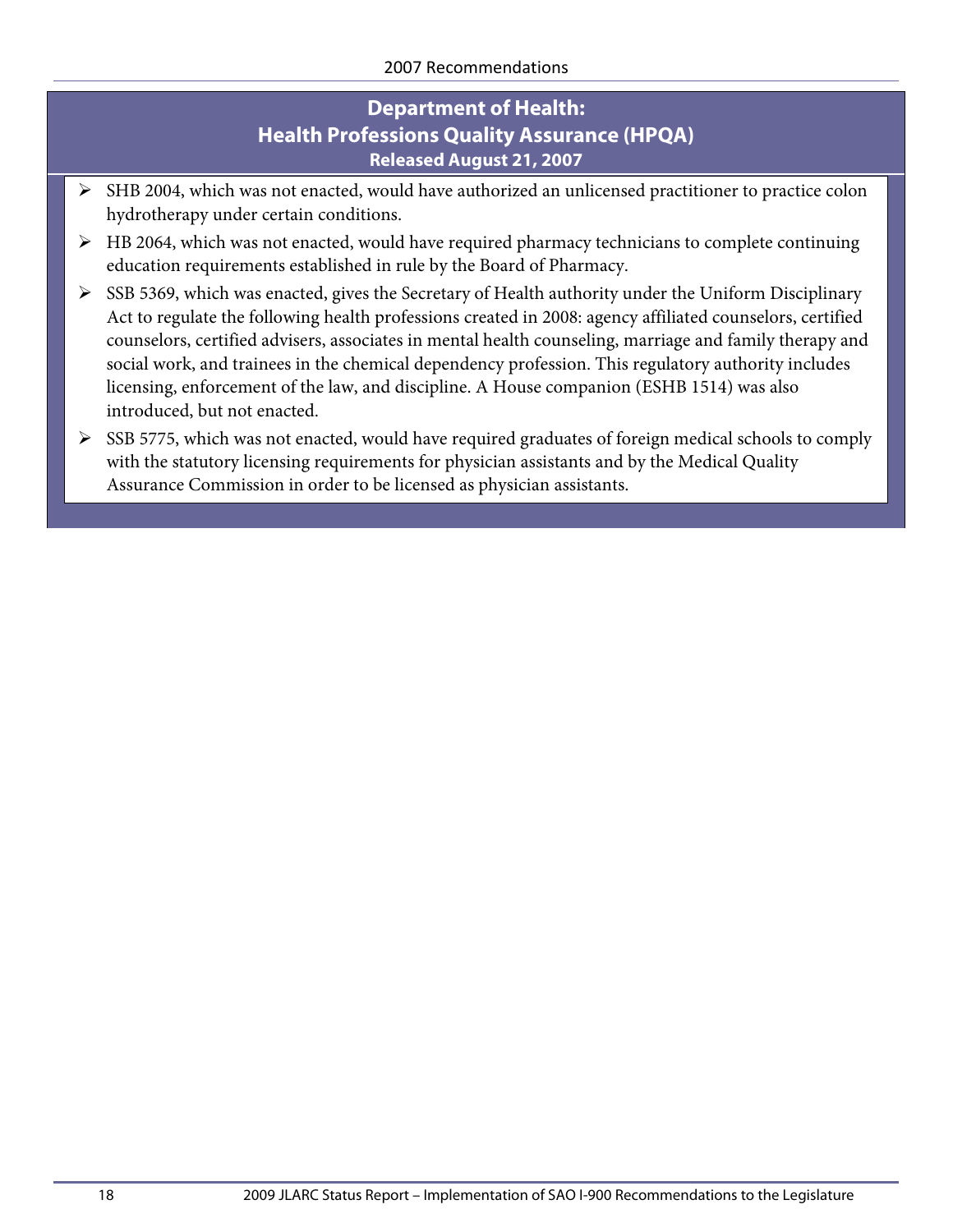## **Washington State Department of Transportation (WSDOT) Washington State Ferries System Released September 4, 2007**

## <span id="page-22-0"></span>*About the audit:*

This audit focuses on two audit areas related to the Washington State Ferry System: 1) the functions and activities performed by the ferry system's Maintenance Department, specifically the Eagle Harbor Repair Facility, which bears the main responsibility for vessel maintenance and preservation; and 2) the capacity and efficiency of ferry routes, in order to identify opportunities for cost savings related to fuel and labor. This audit includes two recommendations to the Legislature.

#### **SAO Recommendation to the Legislature:**

The Legislature should change WSF's service schedule to reduce operational losses, if WSF, WSDOT, the Washington State Transportation Commission, and the Governor's Office are unable to do so.

#### **Implementation status:**

- Adopted as presented
- Addressed with different approach
- $\vee$  Made different policy choice
- Bills introduced on topic but not adopted
- Other circumstances
- No information

#### **2008 Related Legislation:**

| Bill # | <b>Bill</b>             | <b>Out of Policy</b> | <b>Out of House</b> | <b>Passed</b> | <b>Signed by</b> |
|--------|-------------------------|----------------------|---------------------|---------------|------------------|
|        | <b>Introduced</b>       | <b>Committee</b>     | of Origin           | Legislature   | Governor         |
|        | No related legislation. |                      |                     |               |                  |

#### **2009 Related Legislation:**

| Bill #           | <b>Bill</b>       | <b>Out of Policy</b> | <b>Out of House</b> | <b>Passed</b> | Signed by |
|------------------|-------------------|----------------------|---------------------|---------------|-----------|
|                  | <b>Introduced</b> | Committee            | of Origin           | Legislature   | Governor  |
| <b>ESSB 5352</b> |                   |                      |                     |               |           |

#### **Comments:**

In its response to this recommendation, WSDOT reported that it is engaged with the Legislature as part of Phase II of the Joint Transportation Committee's (JTC) Ferry Financing Study to develop ways of attracting more ridership to less utilized off-peak sailings. The Department noted that, if successful, this would enable more revenue to be generated by off-peak trips and still maintain necessary connections for off-peak riders.

At the Legislature's direction, the JTC is conducting a set of ferry financing studies. The JTC's work includes a review of WSDOT's revised capital plan for the state ferry system, the Long-Range Finances Report, which was finalized in May 2009. That report makes recommendations relating to service levels.

The 2009-11 Transportation Budget (ESSB 5352) originally included elimination of the Sidney/San Juans Route, but was enacted with full funding for all current ferry routes.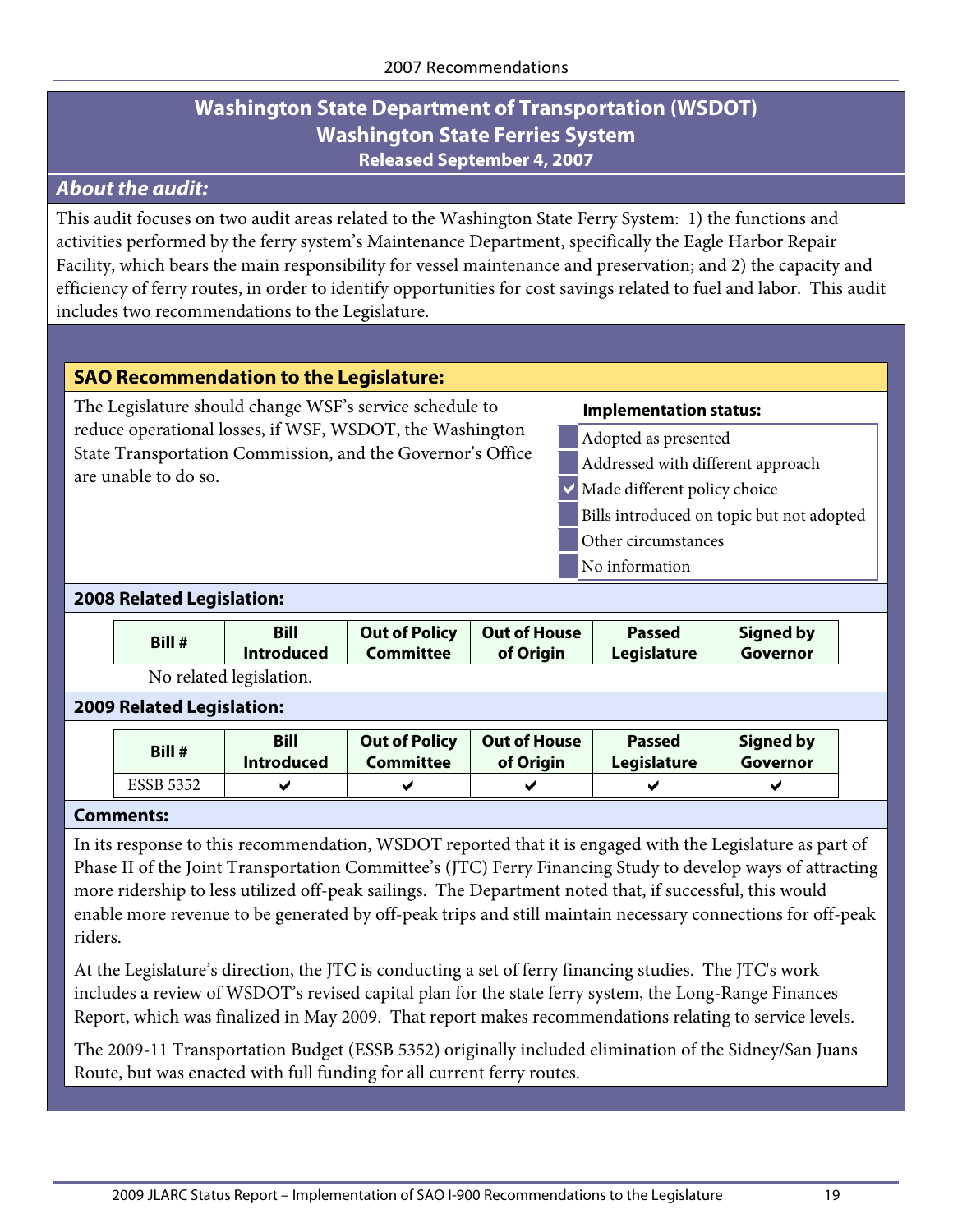## **Washington State Department of Transportation (WSDOT) Washington State Ferries System Released September 4, 2007**

### **Additional 2009 Legislative Action:**

- $\triangleright$  The House Transportation Committee held a work session on 2/2/09: Washington State Ferries budget.
- $\triangleright$  The Senate Transportation Committee held a work session on 2/4/09: Washington State Ferries draft long-range plan and Washington State Transportation Commission ferry survey.
- $\triangleright$  The House Transportation Committee held a work session on 2/4/09: Washington State Transportation Commission ferry ridership survey.
- The Senate Transportation Committee held a work session on 2/23/09: ferry construction efficiencies.
- $\triangleright$  The Senate Transportation Committee held a work session on 2/24/09: ferry terminal study (publicprivate partnership).
- The Senate Transportation Committee held a work session on 3/19/09: Ferry Community Partnership Plan C recommendations.
- The House Transportation Committee held a work session on 3/19/09: Ferry Community Partnership Plan C.
- The Joint Transportation Committee held a meeting on 4/23/09: Ferry Study Reports.
- HB 1084, which was not enacted, would have created the Washington State Ferries Commission.
- $\triangleright$  HB 2026, which was not enacted, would have required Washington State Ferries to engage in certain practices in accordance with the Legislature's intention to restructure the duties of the Ferries to reflect best procurement practices in the maritime industry.
- HB 2193 and SB 6061, which were not enacted, would have established the explicit intent of the Legislature to: establish the levels of service that amply meet the needs of the communities and statewide economy served by the ferry system; establish a framework for fleet service modernization that will support sustained ferry construction; implement cost-saving efficiencies; and upgrade organizational effectiveness.
- $\triangleright$  HB 2255, which was not enacted, would have provided a tax exemption on the sale or use of motor vehicle and special fuel if the fuel is purchased by Washington State Ferries and Ferries is entitled to a refund or exemption under current state law.
- > HB 2271, which was not enacted, would have authorized state forces to perform work on ferry vessels or terminals when the estimated cost of the work is less than one hundred twenty thousand dollars.
- The 2009-11 Transportation Budget (ESSB 5352) includes numerous provisions aimed at increasing efficiencies, including the following: acquisition of three new Island Home class ferry vessels to replace existing vessels in a manner most efficient for the route; development of a proposed ferry vessel maintenance, preservation, and improvement program; development of a reservation system which Ferries has concluded will reduce capital outlays, minimize customer wait times, and improve traffic and queuing impacts; reduction of overhead and administration appropriations in both the capital and operating budgets; and review and adjustment of WSDOT's capital program staffing levels to ensure staffing is at the most efficient level.
- $\triangleright$  SB 6106, which was not enacted, would have changed statutory provisions regarding collective bargaining for marine employees of WSDOT.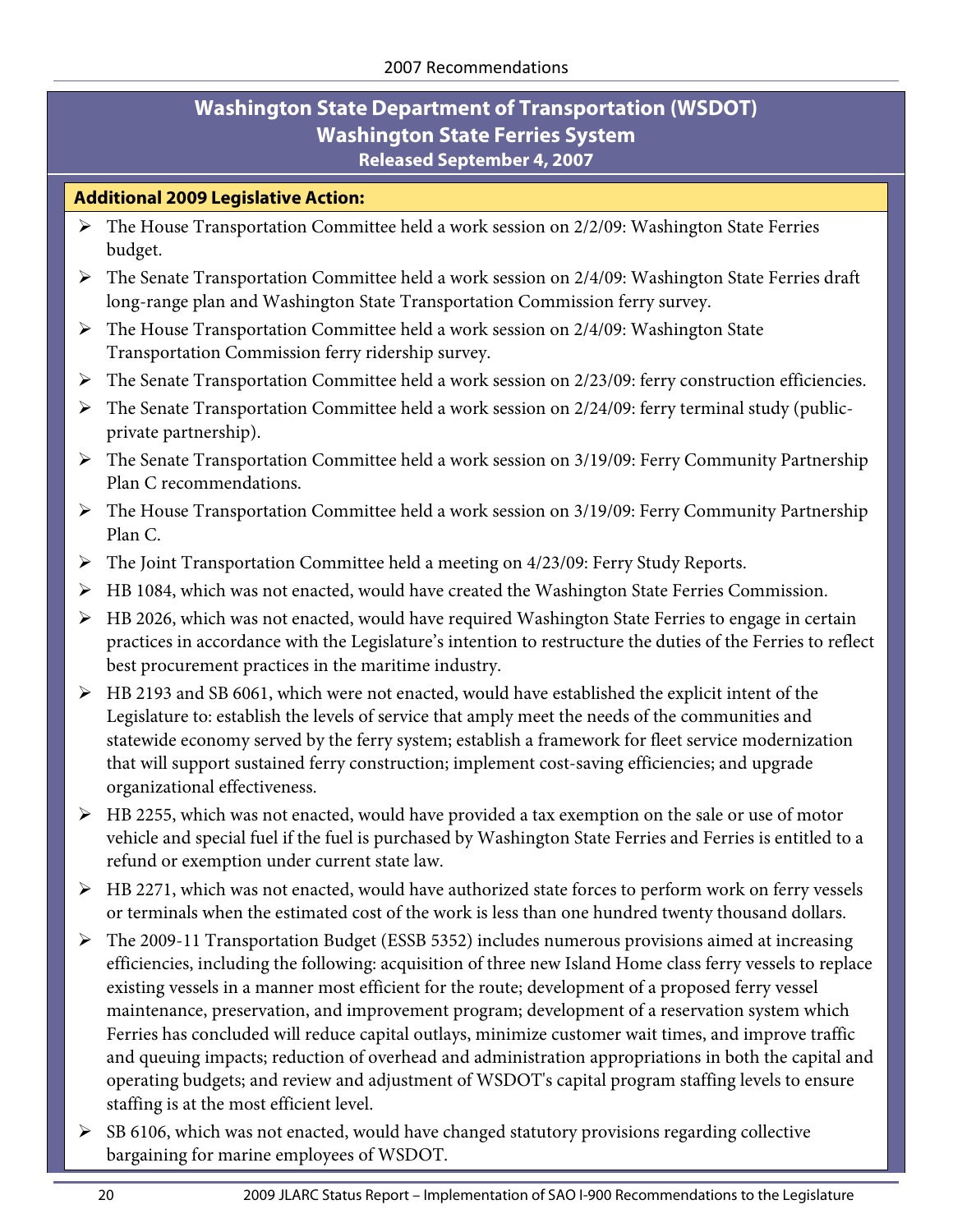## **Washington State Department of Transportation (WSDOT) Washington State Ferries System Released September 4, 2007**

 SSB 6109, which was not enacted, would have declared the intent of the Legislature to make policy changes aimed at efficiencies and cost savings in the ferry system, including recommendations from the Joint Transportation Committee Ferry Study.

## **Educational Service Districts (ESDs) Released September 18, 2007**

## <span id="page-24-0"></span>*About the audit:*

This audit addresses the following topics with regard to Educational Service Districts: operations costs; the contracting process and monitoring of contracts; and compliance of operations with statutory authority. The audit also compares Washington ESDs with similar organizations in other states, and examines best practices for providing cost-effective services and programs to school districts. This audit includes four recommendations to the Legislature.

#### **SAO Recommendation to the Legislature:**

The Legislature should remove ESD Superintendents' responsibility from the regulatory functions of RCW 28A.310.260 in relation to member school district staff code of conduct violations.

#### **Implementation status:**

- Adopted as presented
- Addressed with different approach
- Made different policy choice
- Bills introduced on topic but not adopted
- Other circumstances
- No information

#### **2008 Related Legislation:**

| Bill #                           | <b>Bill</b><br><b>Introduced</b> | <b>Out of Policy</b><br><b>Committee</b> | <b>Out of House</b><br>of Origin | <b>Passed</b><br>Legislature | <b>Signed by</b><br>Governor |  |  |
|----------------------------------|----------------------------------|------------------------------------------|----------------------------------|------------------------------|------------------------------|--|--|
| No related legislation.          |                                  |                                          |                                  |                              |                              |  |  |
| <b>2009 Related Legislation:</b> |                                  |                                          |                                  |                              |                              |  |  |

| Bill # | <b>Bill</b><br><b>Introduced</b> | <b>Out of Policy</b><br>Committee | Out of House<br>of Origin | <b>Passed</b><br><b>Legislature</b> | Signed by<br>Governor |
|--------|----------------------------------|-----------------------------------|---------------------------|-------------------------------------|-----------------------|
|        | No related legislation.          |                                   |                           |                                     |                       |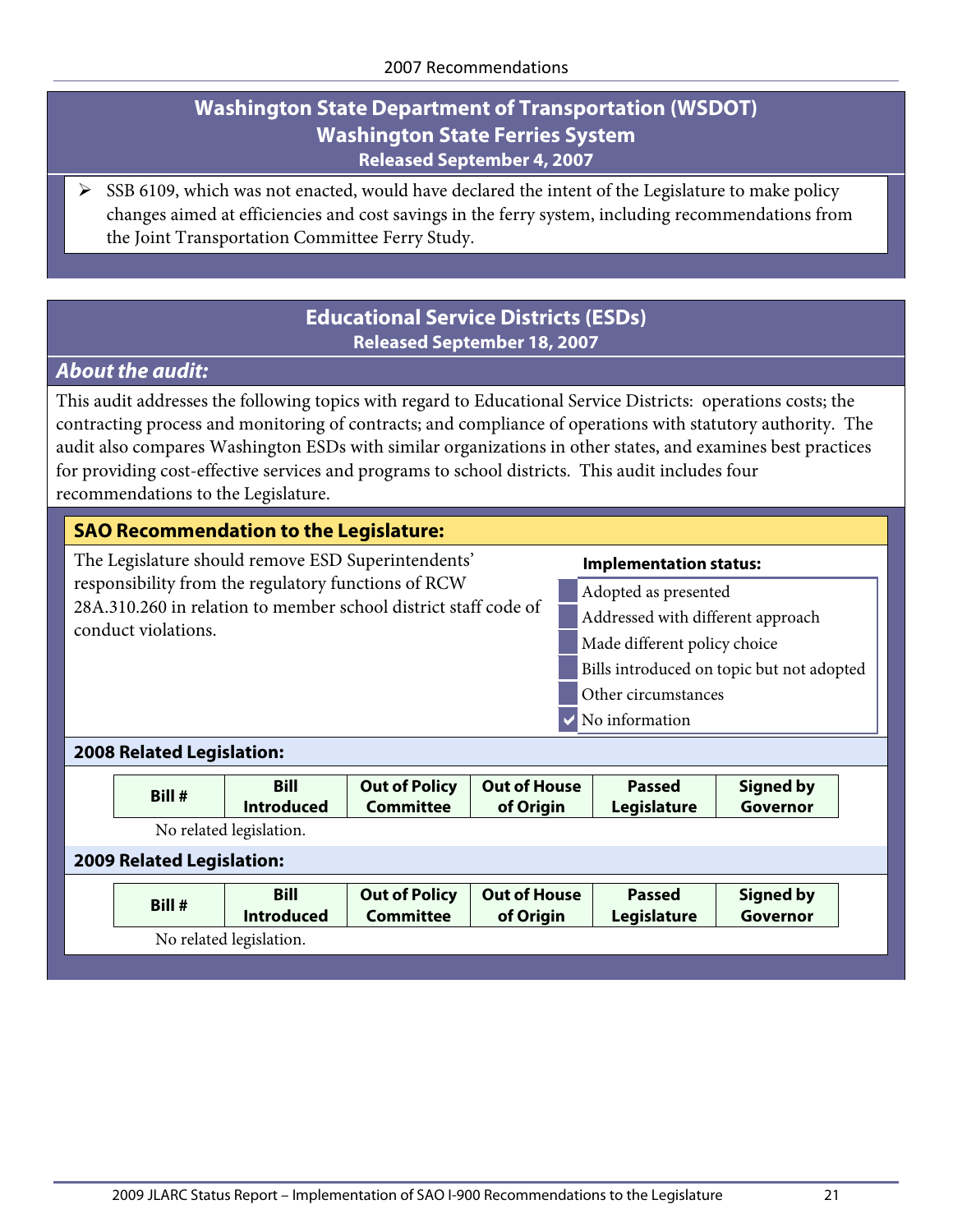## **Educational Service Districts (ESDs) Released September 18, 2007**

|                                                                                                                                                                                                                                                                                                                                                                                                                                                                                  |                                                                                                                                                                                                                                                                                                       | <b>Released September 18, 2007</b>         |                                                                                          |                                  |                              |                                                                                                       |  |  |  |
|----------------------------------------------------------------------------------------------------------------------------------------------------------------------------------------------------------------------------------------------------------------------------------------------------------------------------------------------------------------------------------------------------------------------------------------------------------------------------------|-------------------------------------------------------------------------------------------------------------------------------------------------------------------------------------------------------------------------------------------------------------------------------------------------------|--------------------------------------------|------------------------------------------------------------------------------------------|----------------------------------|------------------------------|-------------------------------------------------------------------------------------------------------|--|--|--|
|                                                                                                                                                                                                                                                                                                                                                                                                                                                                                  |                                                                                                                                                                                                                                                                                                       |                                            |                                                                                          |                                  |                              |                                                                                                       |  |  |  |
| <b>SAO Recommendation to the Legislature:</b><br>Washington policy-makers should undertake an evaluation or<br><b>Implementation status:</b><br>performance audit of the state's special education delivery<br>Adopted as presented<br>system in an effort to increase efficiency and use existing<br>Addressed with different approach<br>infrastructure.<br>Made different policy choice<br>Bills introduced on topic but not adopted<br>Other circumstances<br>No information |                                                                                                                                                                                                                                                                                                       |                                            |                                                                                          |                                  |                              |                                                                                                       |  |  |  |
|                                                                                                                                                                                                                                                                                                                                                                                                                                                                                  | <b>2008 Related Legislation:</b>                                                                                                                                                                                                                                                                      |                                            |                                                                                          |                                  |                              |                                                                                                       |  |  |  |
|                                                                                                                                                                                                                                                                                                                                                                                                                                                                                  | Bill #                                                                                                                                                                                                                                                                                                | <b>Bill</b><br><b>Introduced</b>           | <b>Out of Policy</b><br><b>Committee</b>                                                 | <b>Out of House</b><br>of Origin | <b>Passed</b><br>Legislature | <b>Signed by</b><br>Governor                                                                          |  |  |  |
|                                                                                                                                                                                                                                                                                                                                                                                                                                                                                  |                                                                                                                                                                                                                                                                                                       |                                            | Previous legislative mandates for studies on special education.                          |                                  |                              |                                                                                                       |  |  |  |
|                                                                                                                                                                                                                                                                                                                                                                                                                                                                                  | <b>2009 Related Legislation:</b>                                                                                                                                                                                                                                                                      |                                            |                                                                                          |                                  |                              |                                                                                                       |  |  |  |
|                                                                                                                                                                                                                                                                                                                                                                                                                                                                                  | Bill #                                                                                                                                                                                                                                                                                                | <b>Bill</b><br><b>Introduced</b>           | <b>Out of Policy</b><br><b>Committee</b>                                                 | <b>Out of House</b><br>of Origin | <b>Passed</b><br>Legislature | <b>Signed by</b><br>Governor                                                                          |  |  |  |
|                                                                                                                                                                                                                                                                                                                                                                                                                                                                                  |                                                                                                                                                                                                                                                                                                       | No related legislation.                    |                                                                                          |                                  |                              |                                                                                                       |  |  |  |
|                                                                                                                                                                                                                                                                                                                                                                                                                                                                                  | <b>Comments:</b>                                                                                                                                                                                                                                                                                      |                                            |                                                                                          |                                  |                              |                                                                                                       |  |  |  |
|                                                                                                                                                                                                                                                                                                                                                                                                                                                                                  | The Legislature recently received studies in this subject area, for example, the K-12 Special Education<br>performance audit conducted by JLARC in 2001 (Report 01-11) and the Special Education Excess Cost<br>Accounting and Reporting Requirements study conducted by JLARC in 2006 (Report 06-3). |                                            |                                                                                          |                                  |                              |                                                                                                       |  |  |  |
|                                                                                                                                                                                                                                                                                                                                                                                                                                                                                  |                                                                                                                                                                                                                                                                                                       |                                            |                                                                                          |                                  |                              |                                                                                                       |  |  |  |
|                                                                                                                                                                                                                                                                                                                                                                                                                                                                                  |                                                                                                                                                                                                                                                                                                       | <b>Additional 2009 Legislative Action:</b> |                                                                                          |                                  |                              |                                                                                                       |  |  |  |
| ➤                                                                                                                                                                                                                                                                                                                                                                                                                                                                                |                                                                                                                                                                                                                                                                                                       |                                            | The 2009-11 Operating Budget (ESHB 1244) requires the Office of Superintendent of Public |                                  |                              | Instruction to report to the fiscal committees of the Legislature on recommendations for following up |  |  |  |

- on the findings relative to the e-rate program contained in the SAO's audit of educational service districts. SHB 1971 and ESSB 5828, which were not enacted, would have authorized certain school districts and
- educational service districts to designate a district treasurer.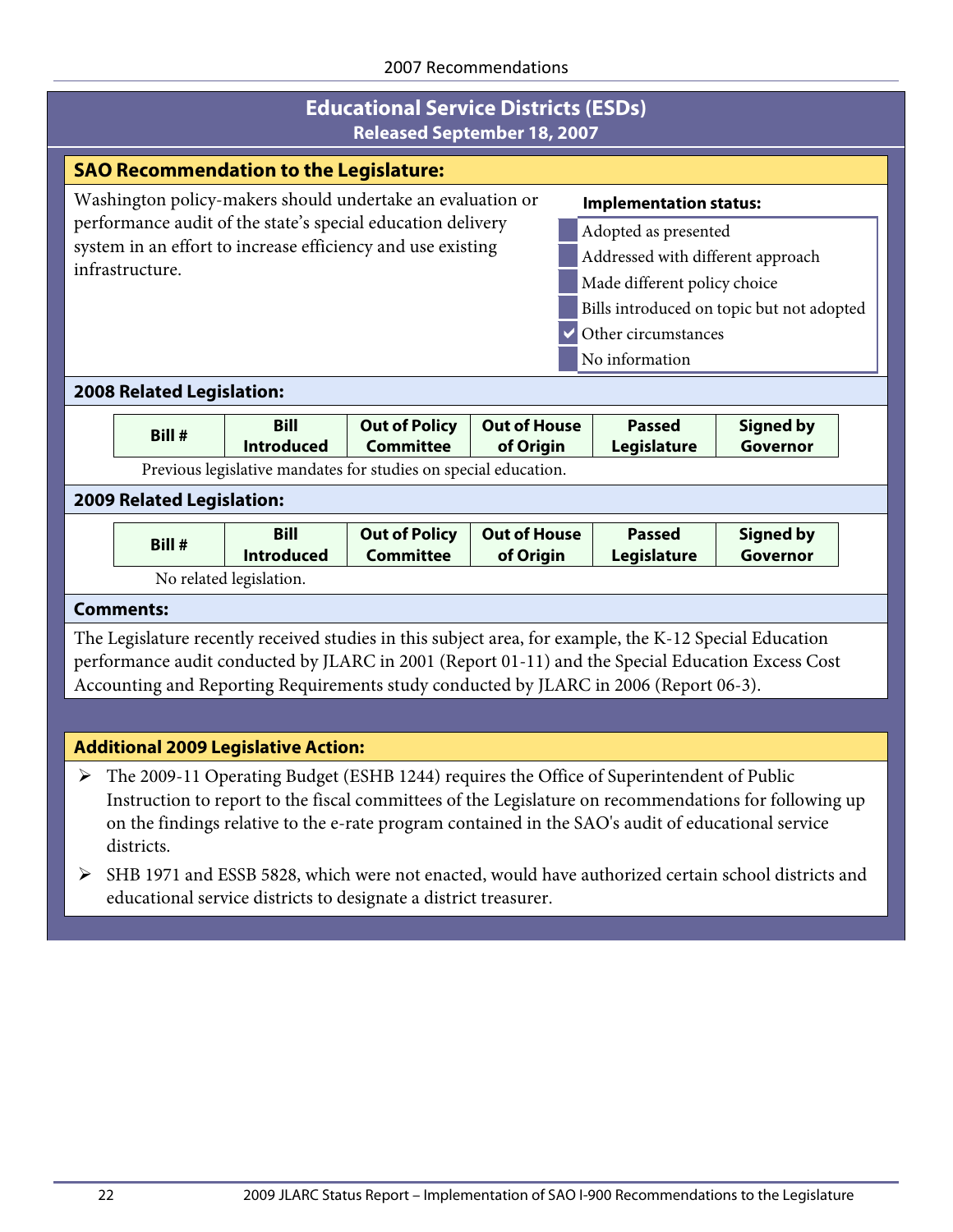## <span id="page-26-0"></span>*About the audit:*

This audit examines 1) the effectiveness of WSDOT's current highway investments and infrastructure utilizations given current and projected highway user volume over the next five years; and 2) the financial and non-financial costs of any recommended improvements over the next five years. The audit evaluates how current highway investments and infrastructure and possible highway investments and infrastructure can: minimize congestion for the greatest possible majority of highway users; maximize vehicle throughput; and maximize highway user throughput. This audit includes four recommendations to the Legislature.

## **SAO Recommendation to the Legislature:**

The Legislature should implement new legislation to facilitate the expansion of road pricing should WSDOT's HOT lane pilot be successful.

#### **Implementation status:**

- Adopted as presented
- Addressed with different approach
- Made different policy choice
- Bills introduced on topic but not adopted
- Other circumstances
- No information

#### **2008 Related Legislation:**

| Bill #           | <b>Bill</b><br><b>Introduced</b> | <b>Out of Policy</b><br><b>Committee</b> | <b>Out of House</b><br>of Origin | <b>Passed</b><br>Legislature | <b>Signed by</b><br>Governor |
|------------------|----------------------------------|------------------------------------------|----------------------------------|------------------------------|------------------------------|
| E2SHB 1773       |                                  | ✔                                        |                                  |                              | ✔                            |
| <b>ESHB 3096</b> | $\overline{\phantom{a}}$         | ✔                                        |                                  | M                            | ✔                            |
| SSB 6355         | $\overline{\phantom{a}}$         | ✔                                        |                                  |                              |                              |

#### **2009 Related Legislation:**

| Bill #           | <b>Bill</b><br><b>Introduced</b> | <b>Out of Policy</b><br><b>Committee</b> | <b>Out of House</b><br>of Origin | <b>Passed</b><br>Legislature | <b>Signed by</b><br>Governor |
|------------------|----------------------------------|------------------------------------------|----------------------------------|------------------------------|------------------------------|
| SSB 1314         | ◡                                | v                                        |                                  |                              |                              |
| <b>ESHB 2211</b> | ◡                                |                                          |                                  |                              |                              |
| <b>ESSB 5352</b> |                                  |                                          |                                  |                              |                              |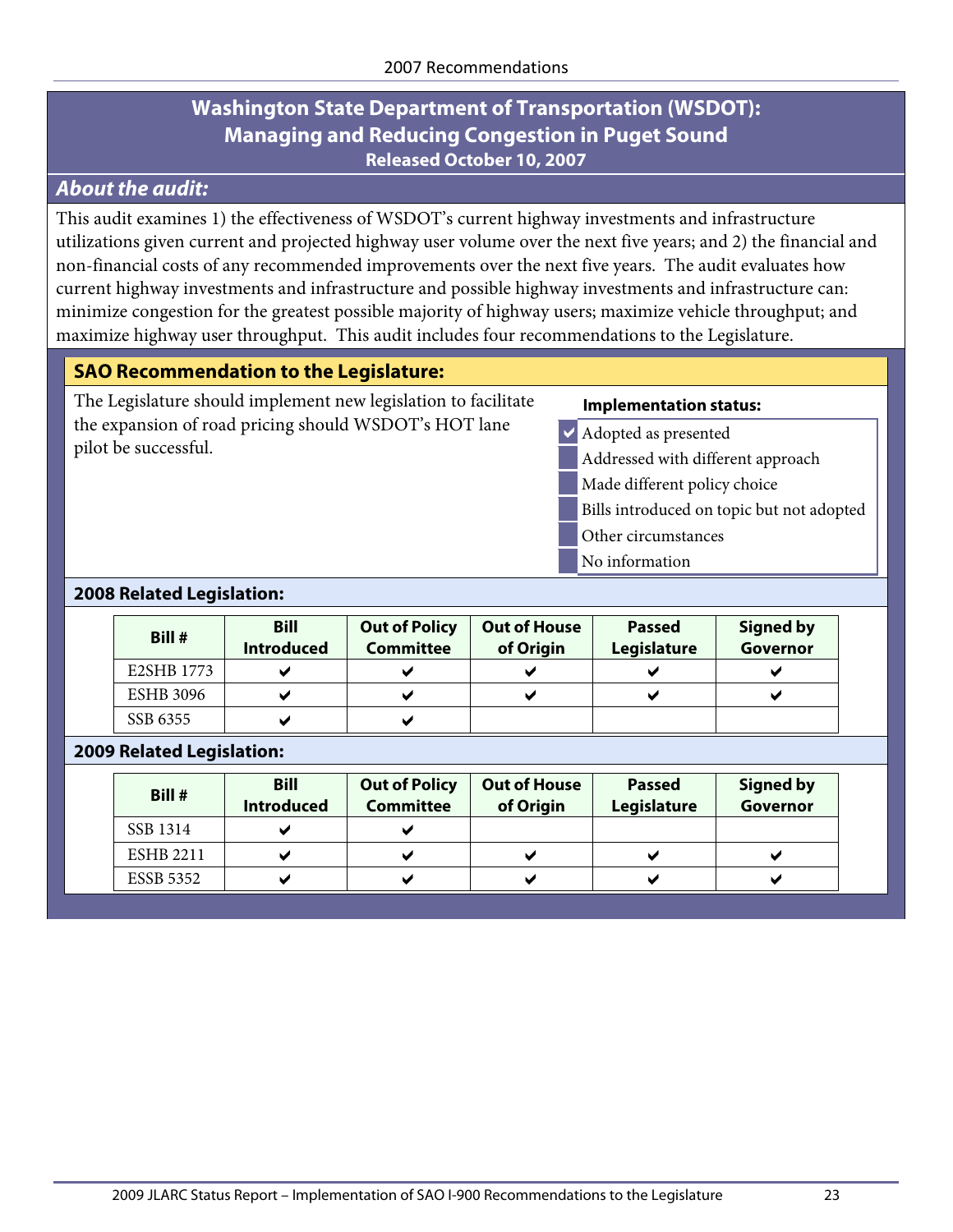#### **Comments:**

The Office of Financial Management noted in its audit response that the 2008 Legislature was expected to adopt a comprehensive tolling policy bill. The Legislature did so with the passage of E2SHB 1773, which declares the policy of the state to be to use tolling to provide a source of transportation funding and to encourage effective use of the transportation system. The bill also designated the Legislature as the entity with the authority to impose tolls on an eligible toll facility, unless that authority is otherwise delegated. The tolling-related provisions of ESHB 3096 are specific to the State Highway 520 bridge and the Interstate 90 floating bridge.

The 2009-11 Transportation Budget (ESSB 5352) allocates funding for the extension of the State Route 167 high occupancy toll lane. The bill also requires the Department of Transportation, by January 2010, to prepare a traffic and revenue study for Interstate 405 in King County and Snohomish County that includes funding for improvements and high occupancy toll lanes for traffic management. The Department must develop a plan to operate up to two high occupancy toll lanes in each direction on Interstate 405. The House companion (SSB 1314) to this bill included similar language, but was not enacted.

Additional legislation enacted in 2009 (ESHB 2211) imposes tolls on the State Route 520 floating bridge to help finance construction of the replacement state route number 520 floating bridge and necessary landings. The bill requires the tolling authority to set a variable schedule of toll rates to maintain travel time, speed, and reliability on the corridor and generate the necessary revenue.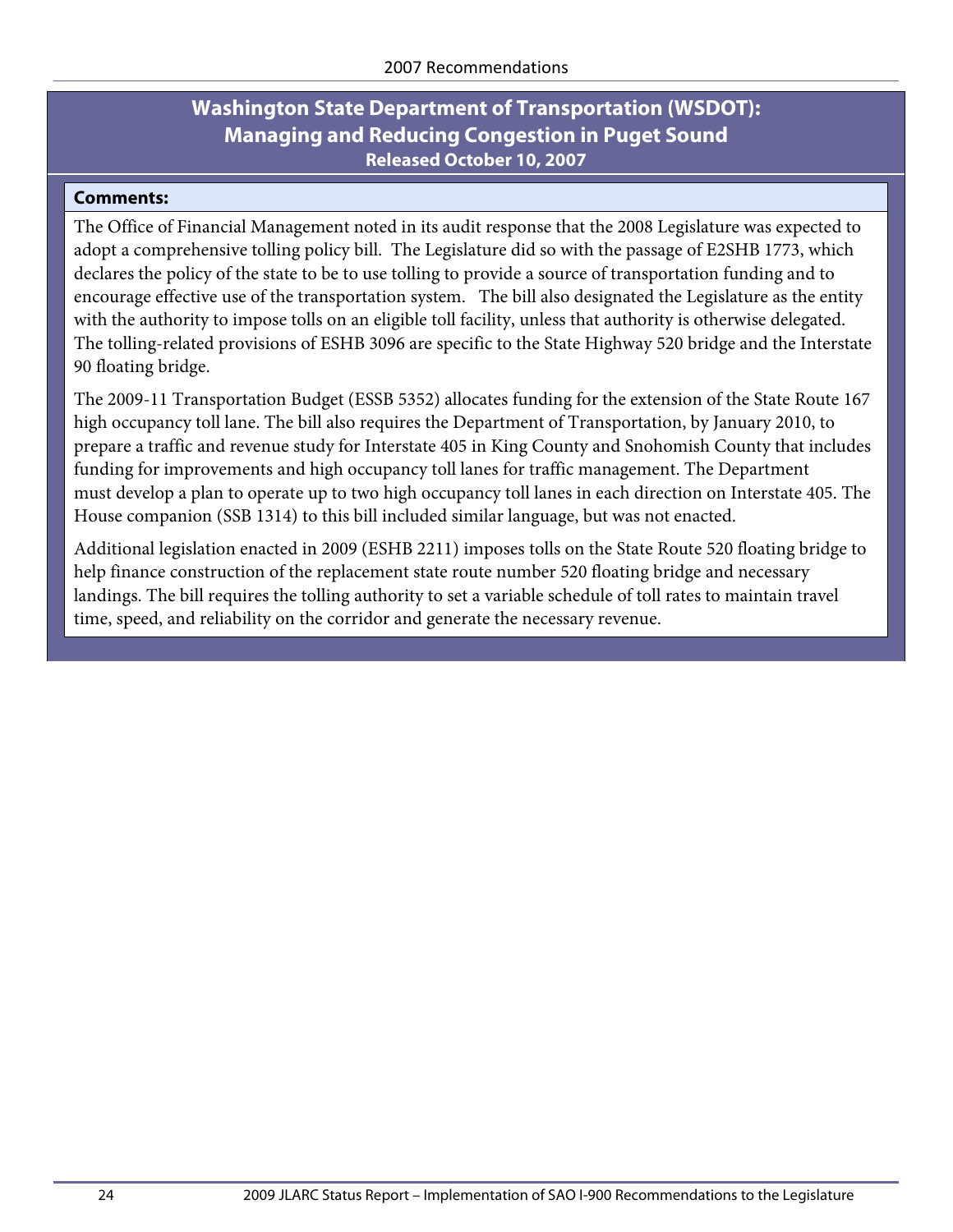#### **SAO Recommendation to the Legislature:**

The Legislature should empower a single body – either WSDOT or a new regional transportation entity for the Puget Sound Region – to allow for a more integrated approach to planning for congestion reduction.

#### **Implementation status:**

- Adopted as presented
- Addressed with different approach
- Made different policy choice
- Bills introduced on topic but not adopted
	- Other circumstances
- No information

#### **2008 Related Legislation:**

| Bill #           | <b>Bill</b><br><b>Introduced</b> | <b>Out of Policy</b><br><b>Committee</b> | <b>Out of House</b><br>of Origin | <b>Passed</b><br>Legislature | <b>Signed by</b><br>Governor |
|------------------|----------------------------------|------------------------------------------|----------------------------------|------------------------------|------------------------------|
| HB 3311          |                                  |                                          |                                  |                              |                              |
| <b>ESSB 6771</b> |                                  | ✔                                        | v                                |                              |                              |
| SB 6772          |                                  |                                          |                                  |                              |                              |

#### **2009 Related Legislation:**

| Bill #  | <b>Bill</b><br><b>Introduced</b> | <b>Out of Policy</b><br>Committee | <b>Out of House</b><br>of Origin | <b>Passed</b><br>Legislature | <b>Signed by</b><br>Governor |
|---------|----------------------------------|-----------------------------------|----------------------------------|------------------------------|------------------------------|
| HB 2037 |                                  |                                   |                                  |                              |                              |
| SB 6064 |                                  |                                   |                                  |                              |                              |

#### **Comments:**

The Legislature explored this concept with legislation in both 2008 and 2009, as it has in previous sessions. None of these bills passed the Legislature.

#### **Additional 2009 Legislative Action:**

- The Senate Transportation Committee held a work session on 2/10/09: State Route 520 tolling implementation committee update and State Route 167 hot lanes update.
- The House Transportation Committee held a work session on 2/11/09: Oregon's Mileage Fee Concept and Road User Fee Pilot Program and Puget Sound Regional Council Traffic Choices Study.
- The House Transportation Committee held a work session on 2/18/09: State Route 520 bridge project overview.
- $\triangleright$  The Senate Transportation Committee held a work session on 4/6/09: State Route 520 tolling.
- $\triangleright$  SB 5540, which was enacted, allows certain transit agencies to establish one or more high capacity transportation corridor areas within the transit agency's boundaries. A House companion (HB 1677) was not enacted.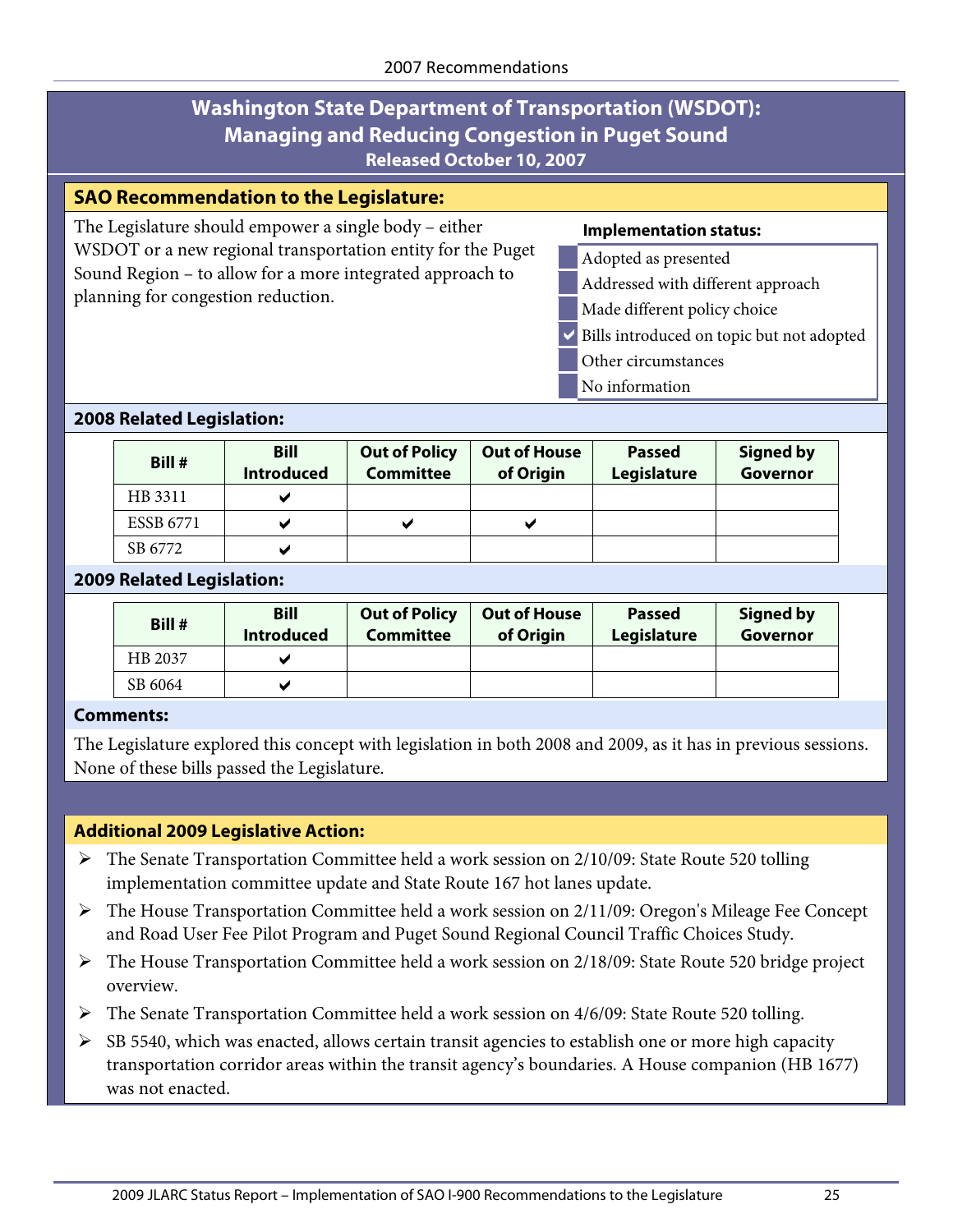- HB 1873, which was not enacted, would have established a Joint Select Committee on High-Speed Rail to consider developing a plan to build and finance a high-speed rail network running from Bellingham to Portland, Oregon, and from Seattle to Spokane.
- SHB 2179, which was not enacted, would have: authorized cities to provide or contract for supplemental transit service; required certain public transit systems to coordinate their transit service with any supplemental transit service; and permitted cities to petition their transportation benefit district to adopt and incorporate supplemental transit service into existing public transportation services provided by the district.
- The 2009-11 Transportation Budget (ESSB 5352) includes the following items aimed at reducing congestion: funding for the Regional Mobility Grant program; flexible carpooling pilot project; and community-based incentives to reduce drive-alone trips.
- $\triangleright$  SB 5493, which was not enacted, would have authorized creation of a regional transportation corridor authority to plan, finance, and manage the State Route 520 and I-90 corridor.
- $\triangleright$  SB 5683, which was not enacted, would have imposed toll penalties for violations of high occupancy toll lane restrictions.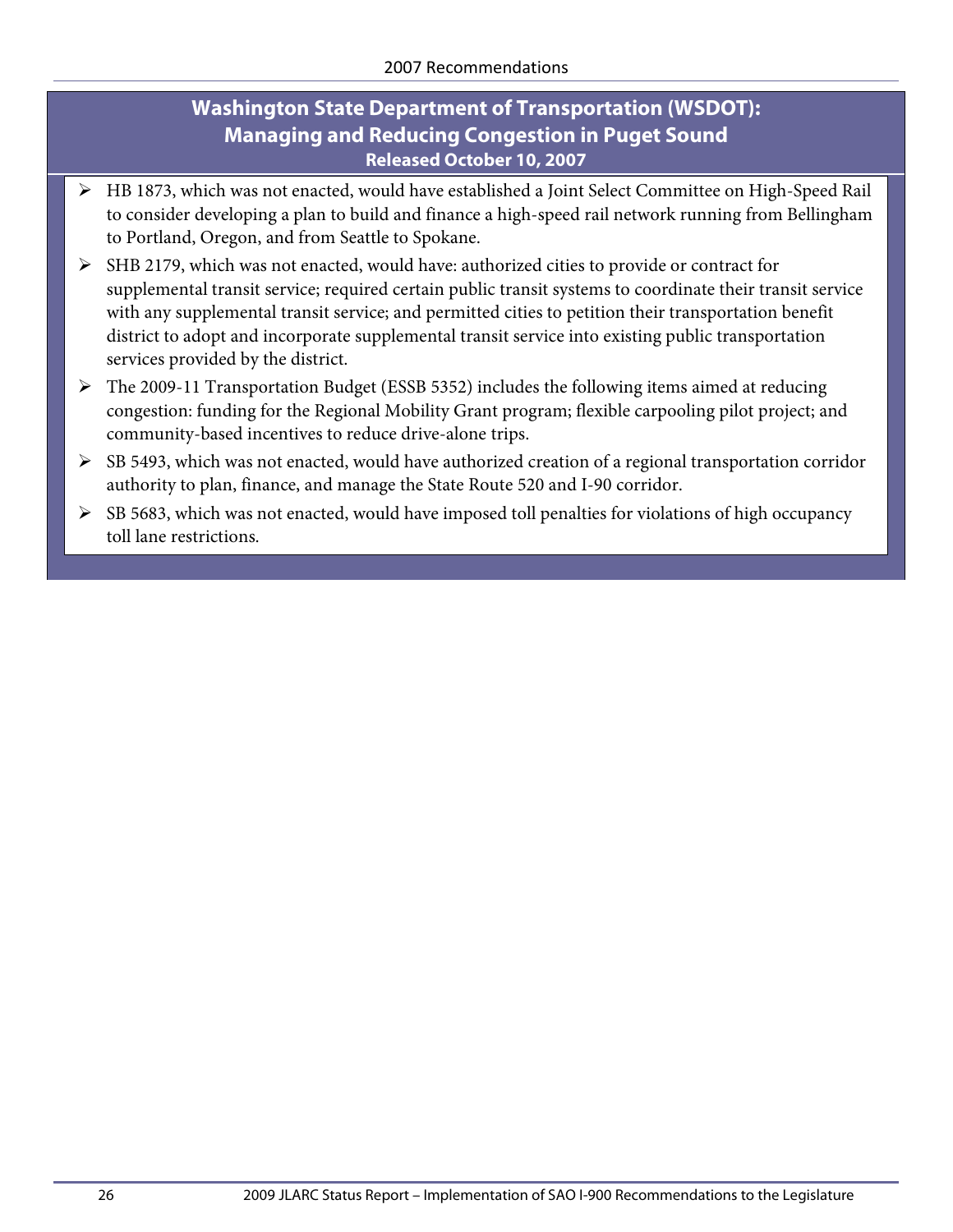## **Washington State Department of Transportation (WSDOT): Administration and Overhead Released November 15, 2007**

## <span id="page-30-0"></span>*About the audit:*

This audit focuses on six operational areas within the Department of Transportation: 1) human resources; 2) expenditure accounting; 3) payroll; 4) cash receipts; 5) internal audit; and 6) ONE-DOT. ONE-DOT discusses more fully integrating the business functions of the ferry system into those of the Department. This audit includes two recommendations to the Legislature.

#### **SAO Recommendation to the Legislature: Implementation status:** Adopted as presented Addressed with different approach Made different policy choice Bills introduced on topic but not adopted Other circumstances No information The Legislature should change the current payroll structure to include 26 annual pay periods and should eliminate midperiod personnel changes by allowing changes only at the beginning of a pay period. **2008 Related Legislation:**

| Bill # | <b>Bill</b>             | <b>Out of Policy</b> | Out of House | <b>Passed</b> | Signed by |
|--------|-------------------------|----------------------|--------------|---------------|-----------|
|        | <b>Introduced</b>       | <b>Committee</b>     | of Origin    | Legislature   | Governor  |
|        | No related legislation. |                      |              |               |           |

#### **2009 Related Legislation:**

|  | Bill # | <b>Bill</b><br><b>Introduced</b> | Committee | Out of Policy   Out of House<br>of Origin | <b>Passed</b><br>Legislature | <b>Signed by</b><br>Governor |
|--|--------|----------------------------------|-----------|-------------------------------------------|------------------------------|------------------------------|
|--|--------|----------------------------------|-----------|-------------------------------------------|------------------------------|------------------------------|

No related legislation.

| <b>SAO Recommendation to the Legislature:</b>                                         |                                           |                      |                     |               |                  |  |
|---------------------------------------------------------------------------------------|-------------------------------------------|----------------------|---------------------|---------------|------------------|--|
| The Legislature should change WSDOT's internal audit<br><b>Implementation status:</b> |                                           |                      |                     |               |                  |  |
| reporting structure.<br>Adopted as presented                                          |                                           |                      |                     |               |                  |  |
| Addressed with different approach                                                     |                                           |                      |                     |               |                  |  |
| Made different policy choice                                                          |                                           |                      |                     |               |                  |  |
|                                                                                       | Bills introduced on topic but not adopted |                      |                     |               |                  |  |
|                                                                                       | Other circumstances                       |                      |                     |               |                  |  |
| No information                                                                        |                                           |                      |                     |               |                  |  |
| <b>2008 Related Legislation:</b>                                                      |                                           |                      |                     |               |                  |  |
| <b>Bill</b><br>Bill #                                                                 |                                           | <b>Out of Policy</b> | <b>Out of House</b> | <b>Passed</b> | <b>Signed by</b> |  |
| <b>Introduced</b>                                                                     |                                           | <b>Committee</b>     | of Origin           | Legislature   | Governor         |  |
| No related legislation.                                                               |                                           |                      |                     |               |                  |  |